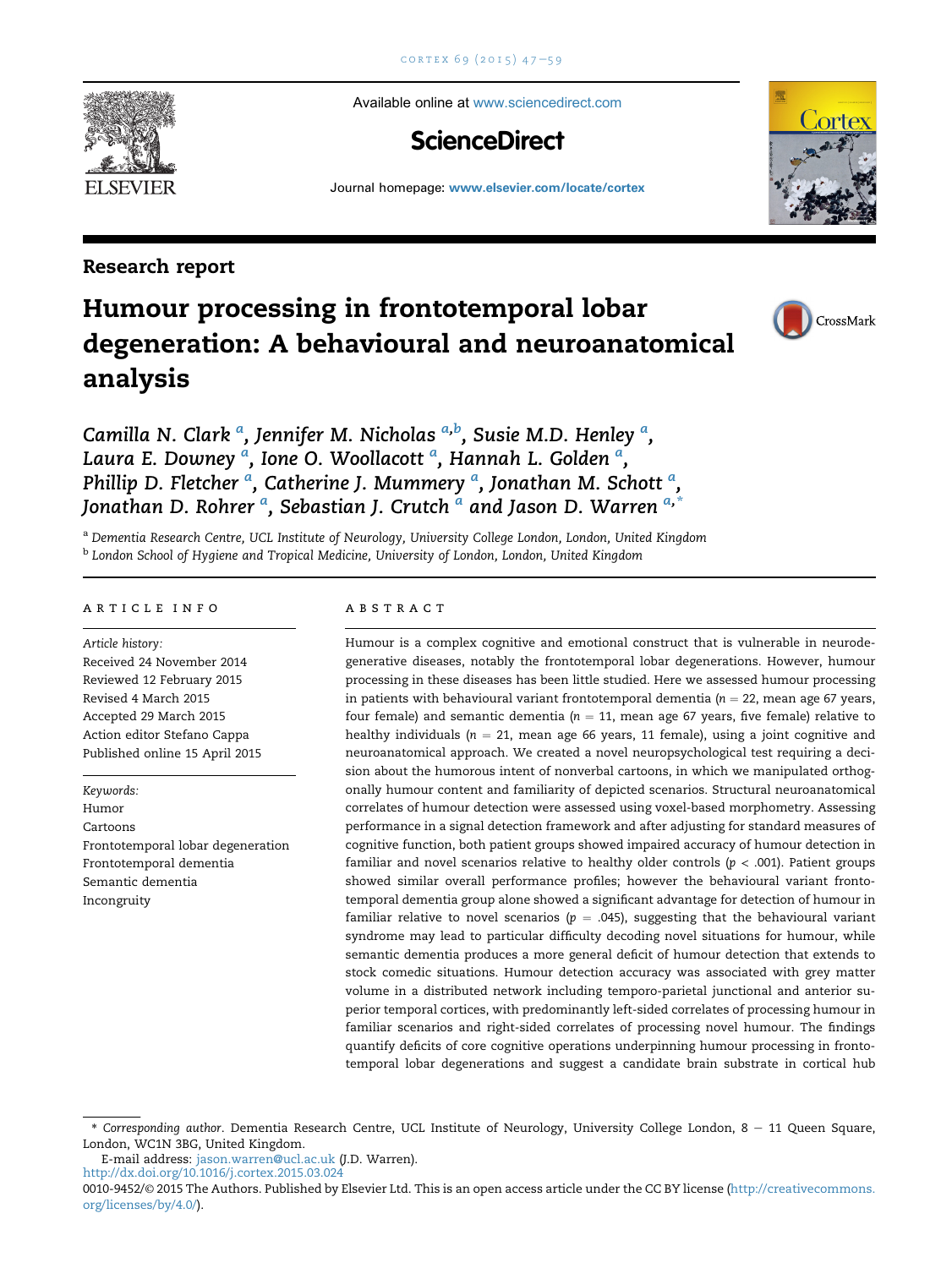regions processing incongruity and semantic associations. Humour is a promising candidate tool with which to assess complex social signal processing in neurodegenerative disease.

© 2015 The Authors. Published by Elsevier Ltd. This is an open access article under the CC BY license ([http://creativecommons.org/licenses/by/4.0/\)](http://creativecommons.org/licenses/by/4.�0/).

#### 1. Introduction

Humour is among the most ubiquitous and highly valued of social phenomena, and the sense of humour is at once a complex cognitive construct and a basic source of empathy and cohesion with our fellows ([McGhee, 1979; Vrticka, Black,](#page-11-0) & [Reiss, 2013\)](#page-11-0). Whereas the neurology of laughter has been studied in some detail ([Provine, 2001; Rohrer, Warren,](#page-11-0) & [Rossor, 2009\)](#page-11-0), the neural architecture of humour appreciation and the impact of brain disease on that architecture are less well understood. Humour often entails the juxtaposition of apparently incompatible or ambiguous elements that cohere in a surprising way to link psychological expectancies with pleasure and reward ([Chan, Chou, Chen,](#page-10-0) & [Liang, 2012](#page-10-0); [Chan, Chou, Chen, Yeh, et al., 2012; Suls, 1972](#page-10-0)). Accordingly, the brain mechanisms that process humour are also likely a priori to be involved in analysing other kinds of complex social signals. Indeed, functional neuroimaging and electrophysiological studies in the healthy brain have implicated distributed fronto-temporo-parietal cortical and subcortical dopaminergic mesolimbic networks in processing cognitive aspects of humour and associated emotions of surprise and delight [\(Goel](#page-11-0) & [Dolan, 2001; Mobbs, Greicius, Abdel-Azim,](#page-11-0) [Menon,](#page-11-0) & [Reiss, 2003; Moran, Wig, Adams, Janata,](#page-11-0) & [Kel](#page-11-0)[ley, 2004; Vrticka et al., 2013; Wild et al., 2006](#page-11-0)). Diverse developmental and acquired brain disorders involving this circuitry produce deficits of humour perception, comprehension or emotional response ([Bihrle, Brownell, Powelson,](#page-10-0) & [Gardner, 1986; Braun, Lussier, Baribeau,](#page-10-0) & [Ethier, 1989;](#page-10-0) [Corcoran, Cahill,](#page-10-0) & [Frith, 1997; Eddy, Mitchell, Beck,](#page-10-0) [Cavanna,](#page-10-0) & [Rickards, 2011; Gardner, Ling, Flamm,](#page-10-0) & [Silverman, 1975; Girardi, Macpherson,](#page-10-0) & [Abrahams, 2011;](#page-10-0) [Samson](#page-10-0) & [Hegenloh, 2010; Shammi](#page-10-0) & [Stuss, 1999; Staios](#page-10-0) [et al., 2013\)](#page-10-0).

Neurodegenerative diseases on the frontotemporal lobar degeneration (FTLD) spectrum commonly affect social cognition and might therefore be anticipated to produce disturbances of humour processing. The behavioural variant of frontotemporal dementia (bvFTD) is a paradigmatic acquired disorder of social cognition ([Rascovsky et al., 2011](#page-11-0)) while semantic dementia (SD) and other syndromes associated with anterior temporal lobe atrophy erode knowledge of social concepts alongside other kinds of conceptual knowledge ([Zahn, Moll, Iyengar, et al., 2009\)](#page-12-0). Various abnormalities of humour processing and behaviours, including impaired sarcasm detection and compulsive punning or 'Witzelsucht', have been described in these patients (Ehrlé, Henry, Pesa,  $\&$ [Bakchine, 2011; Ibanez](#page-10-0) & [Manes, 2012\)](#page-10-0). Clinical experience suggests that altered sense of humour (particularly a predilection for the more fatuous comedic forms of farce, pranks

and scatological jokes) commonly accompanies bvFTD, while humourlessness may develop in association with syndromes of predominant temporal lobe atrophy ([Chan et al., 2009\)](#page-10-0). Such disturbances of humour may be early features of disease ([Warren, Rohrer,](#page-12-0) & [Rossor, 2013\)](#page-12-0), but remain poorly understood and difficult to characterise. Aside from its relevance to clinical symptoms, humour is an attractive candidate model with which to analyse the neuropsychological and neurobiological bases of social cognitive dysfunction in these syndromes. Difficulty shifting perspective and impaired use of context may underpin inter-personal difficulties of various kinds experienced by patients with FTLD [\(Ibanez](#page-11-0) & [Manes,](#page-11-0) [2012\)](#page-11-0). Humour (which often relies on perspective shifts) is likely a priori to be a sensitive index of these processes. Cartoon stimuli have been used to probe theory of mind processing and sarcasm in patients with bvFTD and SD [\(Ehrl](#page-10-0)e [et al., 2011; Irish, Hodges,](#page-10-0) & [Piguet, 2014; Lough et al., 2006;](#page-10-0) [Snowden et al., 2003](#page-10-0)). However, such processes are themselves complex constructs and potentially vulnerable to associated cognitive deficits (such as verbal semantic impairment), besides any more specific impairment of humour processing per se. While there are a number of theories and cognitive models of humour comprehension ([Chan, Chou,](#page-10-0) [Chen,](#page-10-0) & [Liang, 2012;](#page-10-0) [Chan, Chou, Chen, Yeh, et al., 2012;](#page-10-0) [McGhee, 1979; Morreall, 2013; Suls, 1972; Vrticka et al., 2013\)](#page-10-0), most include a requirement for logical resolution of apparently incongruous elements. Detection and resolution of incongruity is a generic function of fronto-temporo-parietal networks implicated in bvFTD and SD [\(Chan, Chou, Chen,](#page-10-0) [Yeh, et al., 2012; Michelon, Snyder, Buckner, McAvoy,](#page-10-0) & [Zacks, 2003; Watanabe et al., 2014; Zhou, Gennatas, Kramer,](#page-10-0) [Miller,](#page-10-0) & [Seeley, 2012](#page-10-0)). Accurate analysis of incongruity, ambiguity and conflict may be particularly critical for decoding social signals, potentially accounting for the fundamental role of humour processing during human social development ([Gervais](#page-10-0) & [Wilson, 2005; Neely, Walter, Black,](#page-10-0) & [Reiss, 2012](#page-10-0)), as well as deficits of mentalising and higher-order social cognition exhibited by patients with bvFTD when required to determine humorous intent [\(Kipps, Nestor, Acosta-](#page-11-0)[Cabronero, Arnold,](#page-11-0) & [Hodges, 2009](#page-11-0)).

Here we investigated humour processing and its neuroanatomical correlates in a cohort of patients with bvFTD and SD as well as healthy older individuals. Our objective was to assess generic cognitive operations that are engaged by humour: namely, detection and resolution of conflicting sensory and conceptual information, particularly as embodied in social contexts [\(Eslinger et al., 2007; Krueger et al., 2009](#page-10-0)); processing of familiar objects and concepts from semantic memory ([Zahn, Moll, Iyengar, et al., 2009](#page-12-0)), cognitive flexibility and the processing of novelty [\(Irish, Piguet,](#page-11-0) & [Hodges, 2011;](#page-11-0) [Kramer et al., 2007](#page-11-0)). We created a novel neuropsychological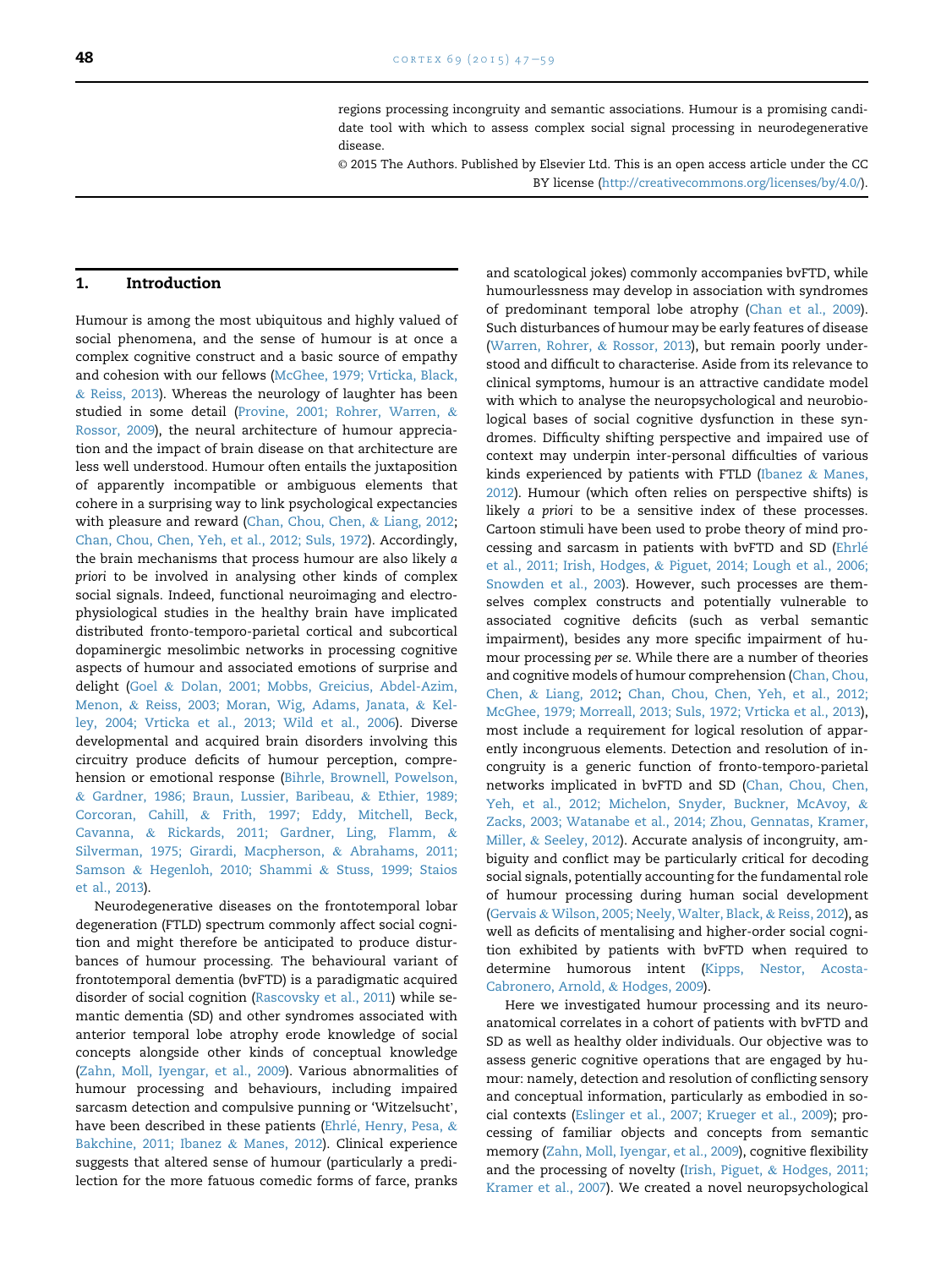test requiring a decision about the humorous intent of nonverbal cartoons, in which we manipulated orthogonally the humour content and familiarity of the depicted scenarios. Our experimental design was intended to deconstruct key 'building blocks' of humour cognition that might be engaged by more complex operations (such as theory of mind), rather than indexing those operations directly. Our design was motivated by cognitive models of humour processing [\(Degabriele](#page-10-0) & [Walsh, 2010; Vrticka et al., 2013\)](#page-10-0) that emphasise resolution of incongruity as a unifying principle of humour comprehension. In addition, by manipulating the familiarity of humorous scenarios, we sought to separate cognitive processes underpinning the resolution of incongruities based on prior associations (stock comedic situations) from processes that mediate active reinterpretation of incongruities to achieve a surprising resolution (novel scenarios). Familiar humorous scenarios might be regarded as a component of social conceptual knowledge for which a tentative brain organisation has been defined centred on the nondominant anterior temporal lobe ([Zahn, Moll, Iyengar,](#page-12-0) [et al., 2009; Zahn, Moll, Paiva, et al., 2009](#page-12-0)). In practice, the distinction between familiar and novel humorous scenarios maps broadly onto a distinction between scenarios that represent incongruous physical elements (a key character-istic of more primitive, childlike or 'slapstick' humour) versus scenarios that juxtapose incongruous psychological elements such as concepts, beliefs or motivations (a characteristic of more mature humour) ([Vrticka et al., 2013](#page-12-0)). In line with our emphasis on humour cognition, we did not in this study address the behavioural or brain correlates of amusement per se. While obviously integral to humour in daily life, the cognitive analysis of humour is dissociable from the emotional response to humorous stimuli and likely to be separately vulnerable to the effects of neurodegenerative disease, on both clinical and neuroanatomical grounds [\(Bartolo, Benuzzi, Nocetti, Baraldi,](#page-10-0) & [Nichelli, 2006; Downey](#page-10-0) [et al., 2013; Mensen, Poryazova, Schwartz,](#page-10-0) & [Khatami, 2014](#page-10-0)). Based on their core syndromic characteristics and previous evidence relating to humour processing in these syndromes [\(Ibanez](#page-11-0) & [Manes, 2012; Irish et al., 2014; Lough et al., 2006;](#page-11-0) [Snowden et al., 2003; Warren et al., 2013; Zahn, Moll,](#page-11-0) [Iyengar, et al., 2009](#page-11-0)), we hypothesised that syndromes of bvFTD and SD are associated with impaired humour comprehension with differentiable neuropsychological deficits linked to the processing of novelty and familiarity respectively, in humorous scenarios. More specifically, we predicted that patients with bvFTD would have particular difficulty processing less familiar scenarios, involving active decoding of the elements of the cartoon, but might show relatively preserved ability to process highly familiar scenarios such as those based on childlike or 'slapstick' humour. Whereas patients with SD might show a more general loss of humour comprehension extending across both familiar and novel scenarios.

Neuroanatomical correlates of humour cognition were assessed using voxel-based morphometry (VBM). Drawing on previous neuroimaging evidence to guide a region-of-interest analysis ([Goel](#page-11-0) & [Dolan, 2001; Mobbs et al., 2003; Moran et al.,](#page-11-0) [2004; Neely et al., 2012; Wild et al., 2006\)](#page-11-0), we hypothesised regional grey matter correlations of altered humour processing in a distributed brain network including temporoparieto-occipital junction, anterior temporal lobe, ventromedial prefrontal and anterior cingulate cortex. Within this network, certain key 'hubs' have been identified. Cortical areas in the region of the temporo-parieto-occipital junction (especially in the left cerebral hemisphere) may mediate humour detection and analysis of potentially humorous (in particular, incongruous) stimuli, based on prior expectations and stored concepts ([Coulson](#page-10-0) & [Kutas, 2001; Franklin](#page-10-0) & [Adams, 2011; Goel](#page-10-0) & [Dolan, 2001; Gold](#page-10-0) & [Buckner, 2002;](#page-10-0) [Moran et al., 2004; Neely et al., 2012; Schurz, Aichhorn,](#page-10-0) [Martin,](#page-10-0) & [Perner, 2013; Shammi](#page-10-0) & [Stuss, 1999; Thompson-](#page-10-0)Schill, D'[Esposito, Aguirre,](#page-10-0) & [Farah, 1997; Wild et al., 2006](#page-10-0)). Accordingly, we hypothesised that detection of incongruity in our cartoon stimuli would be particularly associated with grey matter volume in this region. Antero-medial and ventral temporal lobe areas and their inferior frontal lobe projections are likely to be engaged in humour comprehension, resolution of incongruity and semantic (including social conceptual) evaluation [\(Bartolo et al., 2006;](#page-10-0) [Chan, Chou, Chen, Yeh, et al.,](#page-10-0) [2012; Mobbs et al., 2003; Moran et al., 2004; Samson,](#page-10-0) [Hempelmann, Huber,](#page-10-0) & [Zysset, 2009; Samson, Zysset,](#page-10-0) & [Huber, 2008; Zahn, Moll, Iyengar, et al., 2009; Zahn, Moll,](#page-10-0) [Paiva, et al., 2009](#page-10-0)). We therefore hypothesised a grey matter correlate of humour category processing (familiar versus novel cartoon scenarios) in this region. Ventromedial prefrontal cortex and anterior cingulate have been implicated in linking salient (especially, apparently incompatible or surprising) sensory and cognitive features of humorous stimuli with emotional coding of 'funniness' and more specifically in the analysis of mental states embodied in humour [\(Coulson](#page-10-0) & [Kutas, 2001; Du et al., 2013; Kohn, Kellermann, Gur, Schneider,](#page-10-0)  $&$  [Habel, 2011\)](#page-10-0). Therefore, we hypothesised a grey matter correlate in this region for the processing of novel cartoon scenarios that might entail a psychological perspective shift.

#### 2. Methods

#### 2.1. Participant groups

Thirty-three patients fulfilling current consensus criteria for bvFTD ([Rascovsky et al., 2011](#page-11-0)); ( $n = 22$ , mean age 67 years, standard deviation (SD) 7.7 years, four female) or SD [the semantic variant of primary progressive aphasia: ([Gorno-](#page-11-0)[Tempini et al., 2011\)](#page-11-0) ( $n = 11$ , mean age 67 years, SD 7.7 years, five female)] were recruited via a tertiary specialist cognitive clinic; 21 healthy older individuals (mean age 66 years, SD 5 years, 11 female) with no history of neurological or psychiatric illness also participated. Participant characteristics are summarised in [Table 1.](#page-3-0) All participants had lived most of their adult lives and the majority had also grown up (to age 16 years) in the United Kingdom. Participants had a comprehensive general neuropsychological assessment including standard measures of visual perceptual, executive, semantic and social cognition functions. These included the object decision subtest of the Visual Object and Spatial Perception (VOSP) battery; the Trails test (used to assess task-switching); the British Picture Vocabulary Scale (BPVS, a general crossmodal measure of semantic memory) and the size-weight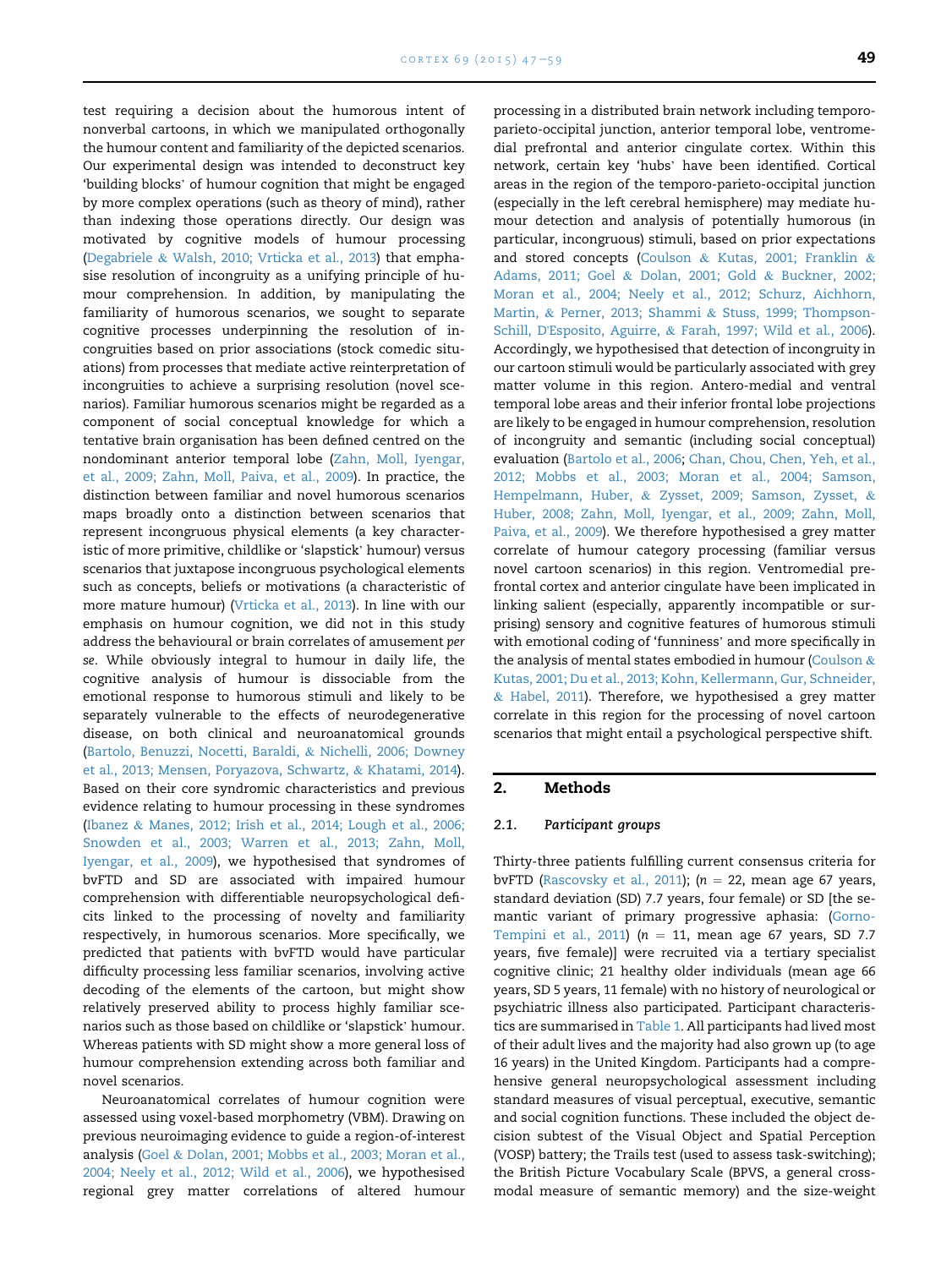| Characteristic                              | Healthy<br>controls | bvFTD           | SD                       |  |  |  |  |
|---------------------------------------------|---------------------|-----------------|--------------------------|--|--|--|--|
| General                                     |                     |                 |                          |  |  |  |  |
| No., gender (M:F)                           | 21 (10:11)          | 22 (18:4)       | 11 (6:5)                 |  |  |  |  |
| Handedness (L:R)                            | N/A                 | 01:20           | 01:10                    |  |  |  |  |
| Age (yrs)                                   | 66 (5)              | 67(7.7)         | 67(7.7)                  |  |  |  |  |
| Education (yrs)                             | 15.7 (1.9)          | 13.9 (3.0)      | 13.1(2.5)                |  |  |  |  |
| Background<br>(UK&Eire:other) <sup>a</sup>  | $19:2^b$            | $19:3^c$        | $10:1^d$                 |  |  |  |  |
| Symptom duration (yrs)<br>General intellect | N/A                 | 9(5.4)          | 5.5(3.0)                 |  |  |  |  |
| MMSE (/30)                                  | N/A                 | 25(3.5)         | 18 (8.1)                 |  |  |  |  |
| VIQ                                         | 123(6.4)            | 84 (20.6)*      | 69 (15.5)*               |  |  |  |  |
| PIQ                                         | 126(9.7)            | 98 (19.6)       | 107 (20.2)               |  |  |  |  |
| WASI vocabulary (/80) <sup>e</sup>          | 71.4(3.8)           | 38.5 (20.1)*    | 23.1 (19.8)*             |  |  |  |  |
| WASI block design (/71)                     | 33.4 (18.7)         | 40 (19.3)       | 38.2 (18.5)              |  |  |  |  |
| WASI similarities (/38)                     | 42.1(3.3)           | 25.2 (11.1)*    | 15.5 (10.6)*             |  |  |  |  |
| WASI matrices (/42)                         | 26.8(2.9)           | 17.1(7.5)       | 21.7(6.9)                |  |  |  |  |
| Language and literacy functions             |                     |                 |                          |  |  |  |  |
| GNT (/30)                                   | 27.8(1.9)           | $10.5(9.3)^{*}$ | $1.1(2.2)^{*}$           |  |  |  |  |
| Reading (NART) (/50)                        | 44.1 (3.0)          | 29.2 (12.9)     | 22.4 (19.0)              |  |  |  |  |
| Arithmetic (GDA) (/24)                      | 15.1(4.4)           | 10(7.6)         | 9.3(7.5)                 |  |  |  |  |
| Short term and episodic memory              |                     |                 |                          |  |  |  |  |
| Digit span forward (/12)                    | 8.9(2.0)            | 7.9(2.2)        | 6.6(2.4)                 |  |  |  |  |
| Digit span reverse (/12)                    | 7.3(1.9)            | 6.4(2.2)        | 6.3(3.0)                 |  |  |  |  |
| RMT words (/50)                             | 47.6(2.2)           | 34.3(7.3)       | 31.3(7.2)                |  |  |  |  |
| RMT faces (/50)                             | 45.8 (5.0)          | 32.8 (7.0)      | 34.3 (11.2)              |  |  |  |  |
| Semantic memory                             |                     |                 |                          |  |  |  |  |
| BPVS (/150)                                 | 147.9 (1.8)         | $129.7(17.7)^*$ | 78.3 (46.3)*             |  |  |  |  |
| Size-weight attributes <sup>f</sup> (/60)   | 57.4(2.3)           | N/A             | 49.1 (11.6) <sup>g</sup> |  |  |  |  |
| <b>Executive functions</b>                  |                     |                 |                          |  |  |  |  |
| Verbal fluency (/min)                       | 16.3(4.7)           | 8.3(3.9)        | 7.4(5.3)                 |  |  |  |  |
| Stroop (ink colour) (sec)                   | 53.7 (10.8)         | 98.9 (41.2)     | 96.8 (54.1)              |  |  |  |  |
| Trails (B-A difference) (sec)               | 36(24)              | 140 (89)        | 113 (98)                 |  |  |  |  |
| Visual perceptual functions                 |                     |                 |                          |  |  |  |  |
| VOSP object decision (/20)                  | 18.5(1.7)           | 17.2(1.8)       | 16.9 (2.4)               |  |  |  |  |
| Unusual views (20)                          | 17(2.3)             | 10(4.5)         | 7(6.1)                   |  |  |  |  |
| Usual views (20)                            | 20(.3)              | 17(3.8)         | 17(2.5)                  |  |  |  |  |
| Social cognition                            |                     |                 |                          |  |  |  |  |
| TASIT (Emotion) (/14)                       | 11.4(7)             | 6.8(2.5)        | N/A                      |  |  |  |  |
| <b>TASIT</b>                                | 31.4(2.2)           | 20.9(5.4)       | N/A                      |  |  |  |  |
| (Social inference) (/36)                    |                     |                 |                          |  |  |  |  |

<span id="page-3-0"></span>Table  $1 -$  Summary of participant demographic, clinical and general neuropsychological characteristics.

Mean (standard deviation) scores are shown unless otherwise indicated; maximum scores are shown after tests (in parentheses). Bold denotes mean difference between patient and control group statistically significant ( $p < .05$ ).

\*Mean difference between patient groups statistically significant  $(p < .05)$ .

bvFTD, behavioural variant frontotemporal dementia; GNT, Graded Naming Test ([McKenna](#page-11-0) & [Warrington, 1983\)](#page-11-0); GDA, Graded Difficulty Arithmetic [\(Jackson M](#page-11-0) & [Warrington, 1986](#page-11-0)); MMSE, Mini-Mental State Examination score; N/A, not assessed; NART, National Adult Reading Test [\(Nelson, 1982](#page-11-0)); PIQ, performance IQ; RMT, Recognition Memory Test [\(E. K. Warrington, 1984](#page-12-0)); SD, semantic dementia; Stroop D-KEFS, Delis Kaplan Executive System [\(Delis,](#page-10-0) [Kaplan,](#page-10-0) & [Kramer, 2001\)](#page-10-0); Trails-making task (B-A difference score) based on maximum time achievable 2.5 min on task A, 5 min on task B ([Lezak, Howieson,](#page-11-0) & [Loring, 2004\)](#page-11-0); average of fluency tasks with letters F,A,S each within 1 min [\(Gladsjo et al., 1999\)](#page-11-0); VIQ, verbal IQ; VOSP, Visual Object and Spatial Perception Battery ([E.K.](#page-12-0) [Warrington](#page-12-0) & [James, 1991\)](#page-12-0); WASI, Wechsler Abbreviated Scale of Intelligence ([Wechsler, 1997\)](#page-12-0); Size-weight attributes test [\(E. K.](#page-12-0) [Warrington](#page-12-0) & [Crutch, 2007](#page-12-0)), further details in Supplementary Material on-line.

<sup>a</sup> Where lived to age 16.

**b** One North America, one other Western European country.

- $c$  One North America, two other Western European countries.
- $^{\rm d}$  One South Africa; BPVS, British Picture Vocabulary Scale [\(Dunn](#page-10-0) [LM, Whetton,](#page-10-0) & [Pintilie, 1982\)](#page-10-0).
- $e$  Total score referenced to age range 56–83 years.

<sup>f</sup> Scores referenced to separate historical healthy control group  $(n = 40;$  age range 45–79 years; Professor EK Warrington, personal communication).

<sup>g</sup> 7 patients completed this test.

attributes test [a within-modality measure of visual object knowledge ([Warrington](#page-12-0) & [Crutch, 2007\)](#page-12-0)], see Supplementary Material on-line; and the Awareness of Social Inference Test [TASIT, requiring decoding of sarcastic intent ([McDonald](#page-11-0) [et al., 2006\)](#page-11-0)]. Neuropsychological findings corroborated the clinical syndromic diagnosis in all cases. The patient cohort included 12 cases with confirmed pathogenic mutations (five MAPT, seven C9orf72). Cerebrospinal fluid analysis or 18Famyloid (Florbetapir) PET imaging (performed as part of another study) in 10 other cohort members provided no evidence for underlying Alzheimer's disease.

Ethical approval for the study was obtained from the local institutional ethics committee and written informed consent was obtained from all participants in accordance with the Declaration of Helsinki.

#### 2.2. Experimental design

To assess humour processing we designed a series of simple non-verbal cartoons, each requiring a forced-choice decision (whether or not the scenario was intended to be humorous). This design reflected our primary focus on the cognitive elements of humour. We did not, for example, ask participants in the experiment proper to rate their subjective amusement for each cartoon, as emotional and cognitive components of humour processing are likely to dissociate, particularly in patients with the target diseases. Four conditions were combined in a factorial design comprising cartoons that were intended to be either humorous or non-humorous and to represent familiar or novel scenarios. The experimental design allowed us to control stimulus characteristics between cartoon conditions while minimising any dependence on language processing.

Following review of published cartoon collections directed at adults or children, scenarios employing non-verbal humour were adapted or generated de novo by a single artist (CNC) to create an initial set of 180 new cartoons. All were line drawings without captions, each comprising a single frame depicting human and/or animal characters interacting with each other or with the physical environment. 'Familiar' humorous cartoons were designed to depict stock comedic situations, variants of which appear frequently in Western culture (e.g., the central character suffers some misadventure, such as slipping on a banana peel or having undergarments exposed in public); while 'novel' humorous cartoons were designed to depict novel comedic scenarios relying on some active shift in viewer perspective (e.g., a snail declares his love for a tape dispenser; see examples in [Fig. 1\)](#page-4-0). Familiar humorous cartoons emphasised conventionally incongruous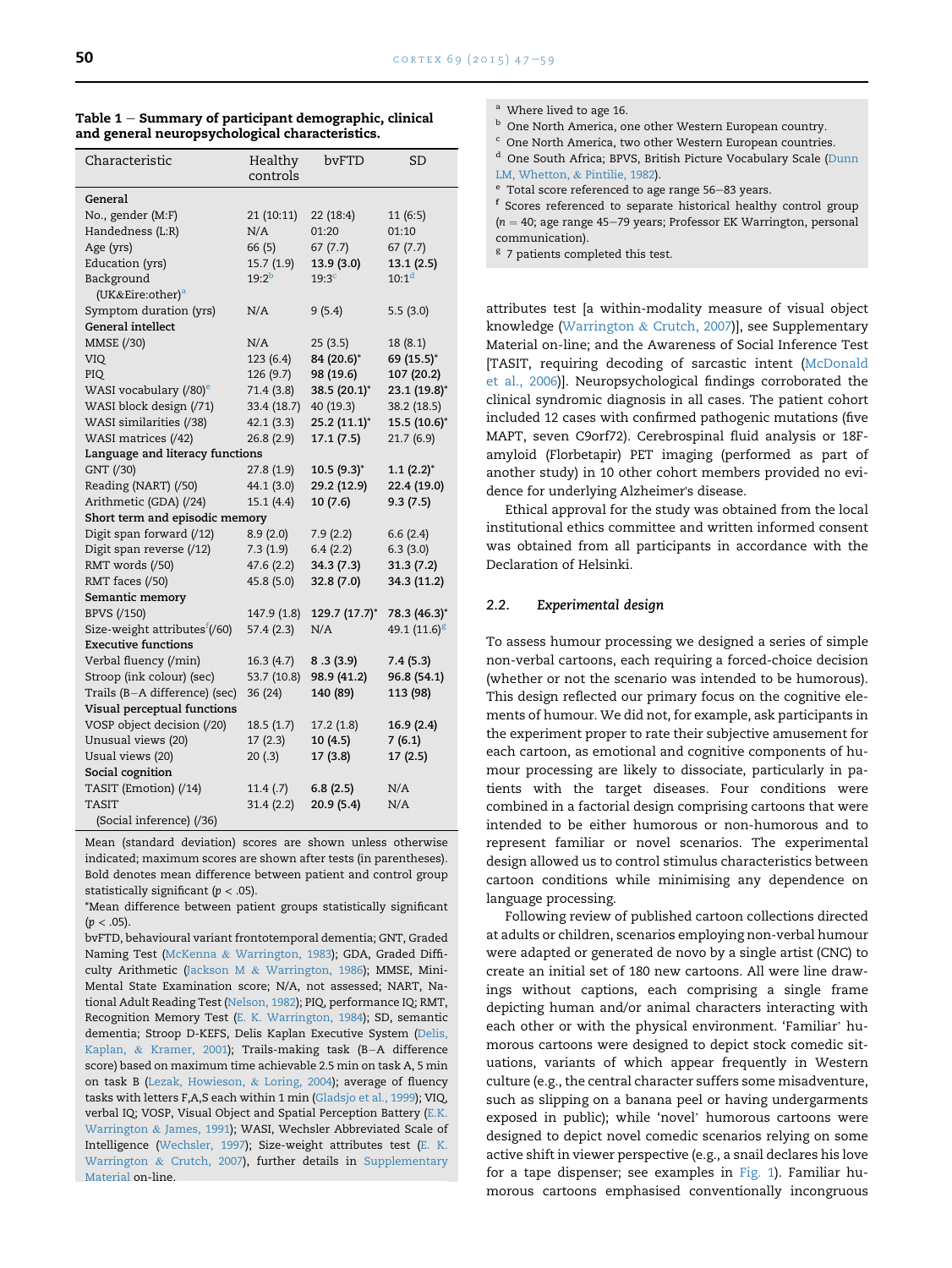<span id="page-4-0"></span>

Fig.  $1 -$  Examples of captionless cartoon stimuli representing each experimental condition. Non-humorous control (A, C) and humorous (B, D) cartoon categories were designed to share structural elements. Surface features of humorous cartoons were rearranged to create familiar congruous (A) or unresolvably incongruous (C) nonhumorous control scenarios. Control familiar scenarios contained congruous elements, while familiar humorous scenarios contained incongruities that could be labelled as humorous based on prior cultural associations (compare panels A and B). Control novel scenarios contained incongruities that were not resolvable, while humorous scenarios contained surface incongruities that were ultimately resolvable in a surprising and amusing way (compare panels C and D). Within the category of humorous cartoons, familiar humorous scenarios had more prominent stock elements of farce and slapstick with incongruities based on characters' physical actions or attributes; while novel humorous scenarios had incongruities based on incompatible concepts or beliefs, and resolution required an active perspective shift by the viewer (compare panels B and D).

physical ('slapstick') elements; resolvable as humorous, based on previously learned associations; whereas novel humorous cartoons emphasised resolution of apparently incongruous concepts as humorous, based on interpretation of characters' beliefs or motives. Structural elements of humorous cartoons were rearranged to create matching non-humorous control cartoons balanced for perceptual features, semantic associations of individual elements and affective cues such as facial expressions. Control cartoons for familiar humorous scenarios depicted commonly-encountered, congruous everyday scenarios not normally considered humorous, while control cartoons for novel humorous scenarios depicted bizarre incongruities that lack any clear resolution (see Fig. 1).

Based on data in a pilot group of 14 healthy older individuals (details in Supplementary Material on-line), a subset of cartoons was selected such that each achieved >75% consensus on whether it represented a humorous or nonhumorous scenario. The final experimental stimulus set of 60 cartoons comprised: i) familiar humorous scenarios, containing incongruous elements that were resolvable based on prior association ( $n = 10$ ); ii) novel humorous scenarios, containing elements that were superficially incongruous but resolvable ( $n = 10$ ); iii) familiar control (non-humorous) scenarios, containing fully congruous elements ( $n = 20$ ); iv) novel control (non-humorous) scenarios, containing incongruous elements that were not clearly resolvable ( $n = 20$ ). This classification was supported by pilot control ratings (summarised in Table S1 in Supplementary Material on-line). Cartoons representing humorous scenarios were rated by pilot controls as significantly ( $p < .001$ ) more amusing than control cartoons representing non-humorous scenarios, while familiarity of the cartoon scenarios differed significantly between conditions ( $p < .001$ , in ascending order of familiarity: novel control < novel humorous < familiar control < familiar humorous). In addition, cartoons depicting familiar humorous scenarios were rated as having significantly more prominent elements of physical humour (generally associated with farce or 'slapstick') than cartoons depicting novel humorous scenarios ( $p < .001$ ).

#### 2.3. Experimental procedures

Stimuli were presented on the monitor screen of a notebook computer running Matlab7®. Trials were delivered in fully randomised order that varied for each individual. The task on each on trial was to decide whether or not the cartoon was intended to show 'a joke' with a single 'Yes/No' response. Prior to commencing the experiment, practice examples (not used subsequently in the experiment), representing each condition, were shown to familiarise participants with the stimuli and it was established that each participant understood the task. During the experiment no feedback about performance was given and no time limits were imposed. Participant responses were recorded for offline analysis.

#### 2.4. Behavioural data analysis

All behavioural data analyses were conducted using Stata12®. Demographic characteristics and neuropsychological and behavioural rating data were compared between participant groups using Fisher's exact test for categorical variables, and for continuous variables either two sample ttests or Wilcoxon rank-sum tests where assumptions for the t-test were materially violated (for example, due to skewed data distribution).

A mixed effects logistic regression model incorporating all participants' binary responses was used to model scores on the experimental humour decision task for each experimental group. Bias is often a significant issue in patients with executive or frontal lobe impairment, especially if (as here) response probabilities are not balanced across conditions (i.e., 'hits' are relatively infrequent). Accordingly, to take account of any bias introduced by patient factors or the imbalance of trial numbers between humorous and control conditions, a framework based on signal detection theory was used to fit a logistic regression model for odds of labelling a cartoon as humorous ([de Carlo, 1998](#page-10-0)). The dependent variable was a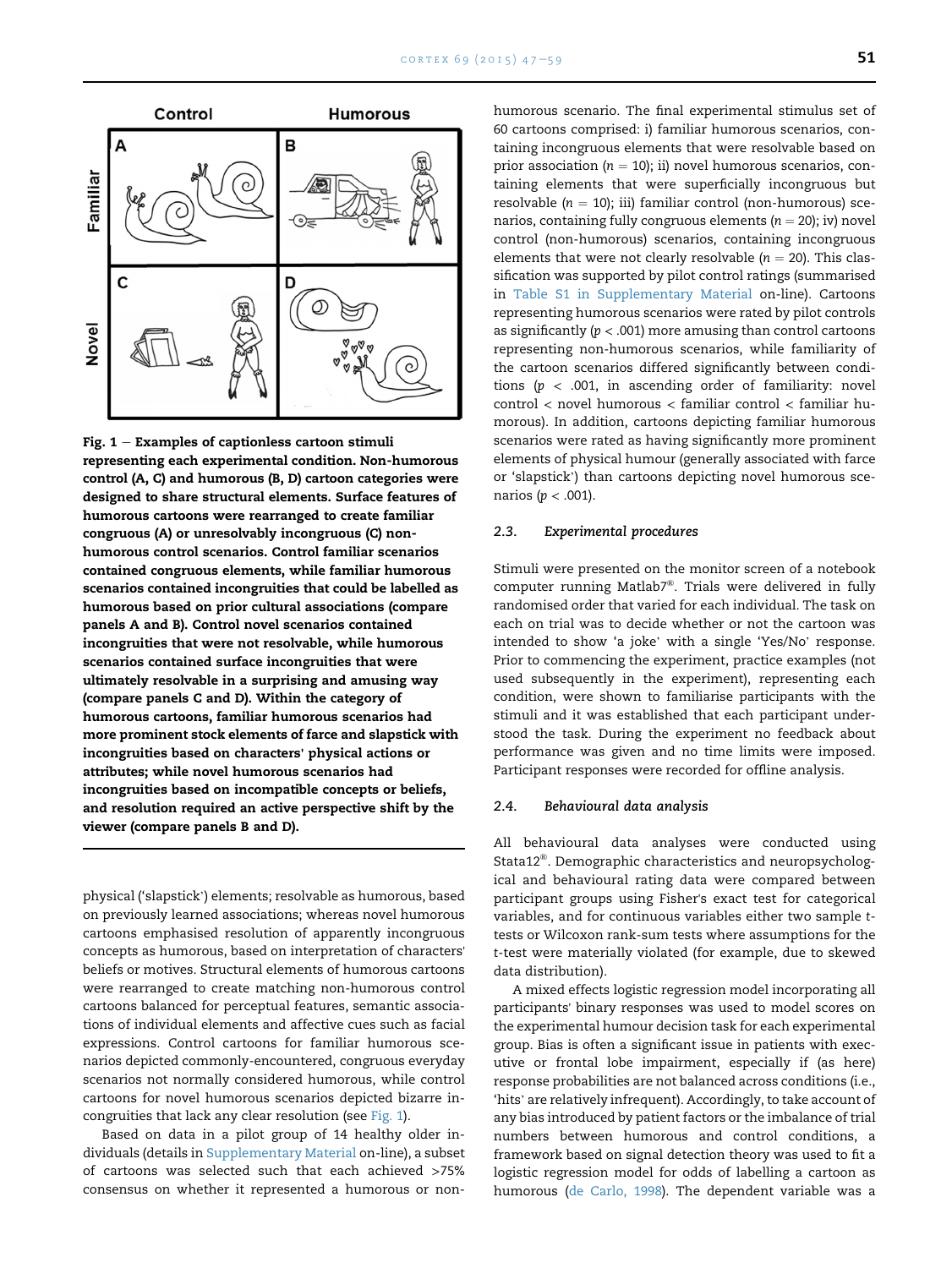binary category indicating for each cartoon whether or not each participant in a group had labelled the cartoon as humorous. Participant-level random effects were included to account for the repeated-measures nature of the data and the model included a random intercept and random coefficient for cartoon type (humorous versus non-humorous). Accordingly, this model assessed humour detection accuracy as odds ratios comparing labelling of humorous and non-humorous cartoons across all participants in each group. Here, an odds ratio of 1 corresponds to chance level performance, i.e., the group had equal likelihood of labelling a humorous or control cartoon as humorous; an odds ratio >1 corresponds to increased accuracy discriminating humorous from control cartoons; and an odds ratio <1 corresponds to over-rejection of humorous cartoons as non-humorous or over-labelling of control cartoons as humorous. An interaction of humour with familiarity across cartoon conditions was fitted to allow calculation of odds ratios of humour detection within familiar scenarios (between familiar humorous and familiar control cartoon conditions); within novel scenarios (between novel humorous and novel control conditions); and between humour conditions.

In order to take account of potentially confounding, extraneous effects on processing of these cartoon stimuli, the regression model incorporated covariates of age, gender, years of education, Trails making task (B-A difference score; as an executive and disease severity index) and the object decision subtest of the VOSP battery (as an index of visual perceptual ability). We separately assessed associations of humour detection score with visual semantic memory functions, as indexed by BPVS and (within the SD group alone) size/weight attribution test scores; with social cognition function as indexed by TASIT score; with general intellectual performance, as indexed by Mini-Mental State Examination (MMSE) score; and with estimated symptom duration. A threshold  $p < .05$  was accepted as the criterion for statistical significance in all analyses.

#### 2.5. Brain image acquisition and VBM analysis

Brain MRI data were acquired for 28 patients (19 bvFTD, nine SD) on a Siemens Trio 3 T MRI scanner using a 32-channel phased array head-coil and a sagittal 3-D magnetization prepared rapid gradient echo T1 weighted volumetric sequence (echo time/repetition time/inversion time  $= 2.9/$ 2200/900 ms, dimensions 256  $\times$  256  $\times$  208, voxel size  $1.1 \times 1.1 \times 1.1$  mm). Volumetric brain images were assessed visually in all planes to ensure adequate coverage and to exclude artefacts or significant motion. Pre-processing of patient brain MR images was performed using the Segment routine and the DARTEL toolbox of SPM12 ([Asburner, 2007;](#page-10-0) [Ridgway et al., 2008, fil.ion.ucl.ac.uk/spm/\)](#page-10-0). Normalisation, segmentation and modulation of grey and white matter images used default parameter settings, with a smoothing Gaussian kernel of full-width-at-half-maximum 6 mm. Smoothed segments were warped into MNI space using the "Normalise to MNI" routine. In order to adjust for individual differences in global grey matter volume during subsequent analysis, total intracranial volume (TIV) was calculated for

each participant by summing grey matter, white matter and cerebrospinal fluid volumes following segmentation of all three tissue classes. A study-specific mean brain image template, for displaying results, was created by warping all bias-corrected native space whole-brain images to the final DARTEL template in MNI space and calculating the average of the warped brain. To help protect against voxel drop-out due to marked local regional atrophy, a customised explicit brain mask was made based on a specified 'consensus' voxel threshold intensity criterion [\(Ridgway et al., 2009\)](#page-12-0), whereby a particular voxel was included in the analysis if grey matter intensity at that voxel was >.1 in >70% of participants (rather than in all participants, as with the default SPM mask). The mask was applied to the smoothed grey matter segments prior to statistical analysis.

Using the framework of the general linear model, multiple regression was used to examine associations between grey matter volume and humour variables of interest. In separate design matrices, voxel intensity (an index of grey matter volume) was modelled as a function of log-transformed odds ratios indexing overall accuracy of humour detection, accuracy of detection of humour in familiar scenarios, and accuracy of detection of humour in novel scenarios. In all models, age, gender, TIV, patient group and Trails B-A performance were included as nuisance covariates. For each model, separate contrasts (one-tailed t-tests) assessed linear associations between grey matter and humour score of interest across the combined patient cohort and within the larger bvFTD group alone; both positive and negative (inverse) associations were assessed.

Statistical parametric maps were thresholded at two levels of significance:  $p < .05$  after family-wise error (FWE) correction for multiple voxel-wise comparisons over the whole brain; and  $p < .05$  after FWE correction for multiple comparisons within anatomical regions of interest based on our prior anatomical hypotheses. Anatomical small volumes were derived from the Oxford-Harvard brain maps ([Desikan](#page-10-0) [et al., 2006\)](#page-10-0) in FSLview ([Jenkinson, Beckmann, Behrens,](#page-11-0) [Woolrich,](#page-11-0) & [Smith 2012](#page-11-0)) and boundaries edited using MRIcron ([mccauslandcenter.sc.edu/mricro/mricron/\)](#page-11-0) to conform to the study template (participant mean) brain image. These small volumes included key areas implicated in humour processing in the healthy brain for the contrasts of interest. Our small volume analysis was based on the prior assumption that neuroanatomical substrates for key cognitive operations underpinning humour processing are at least potentially dissociable. Accordingly, contrasts on humour detection performance were separately assessed within small volumes comprising lateral temporo-occipital-parietal junctional cortex [previously implicated in detection of incongruity in potentially humorous stimuli: ([Neely et al., 2012;](#page-11-0) [Wild et al., 2006\)](#page-11-0)], temporal lobe anterior to Heschl's gyrus [previously implicated in semantic evaluation of humorous stimuli: [\(Mobbs et al., 2003; Samson et al., 2008; Wild et al.,](#page-11-0) [2006](#page-11-0))] and ventromedial prefrontal cortex [previously implicated in processing behavioural and inter-personal relevance of humour: [\(Goel](#page-11-0) & [Dolan, 2007; Samson et al.,](#page-11-0) [2009, 2008\)](#page-11-0)]. Anatomical regions are displayed in Fig. S1 in Supplementary Material on-line.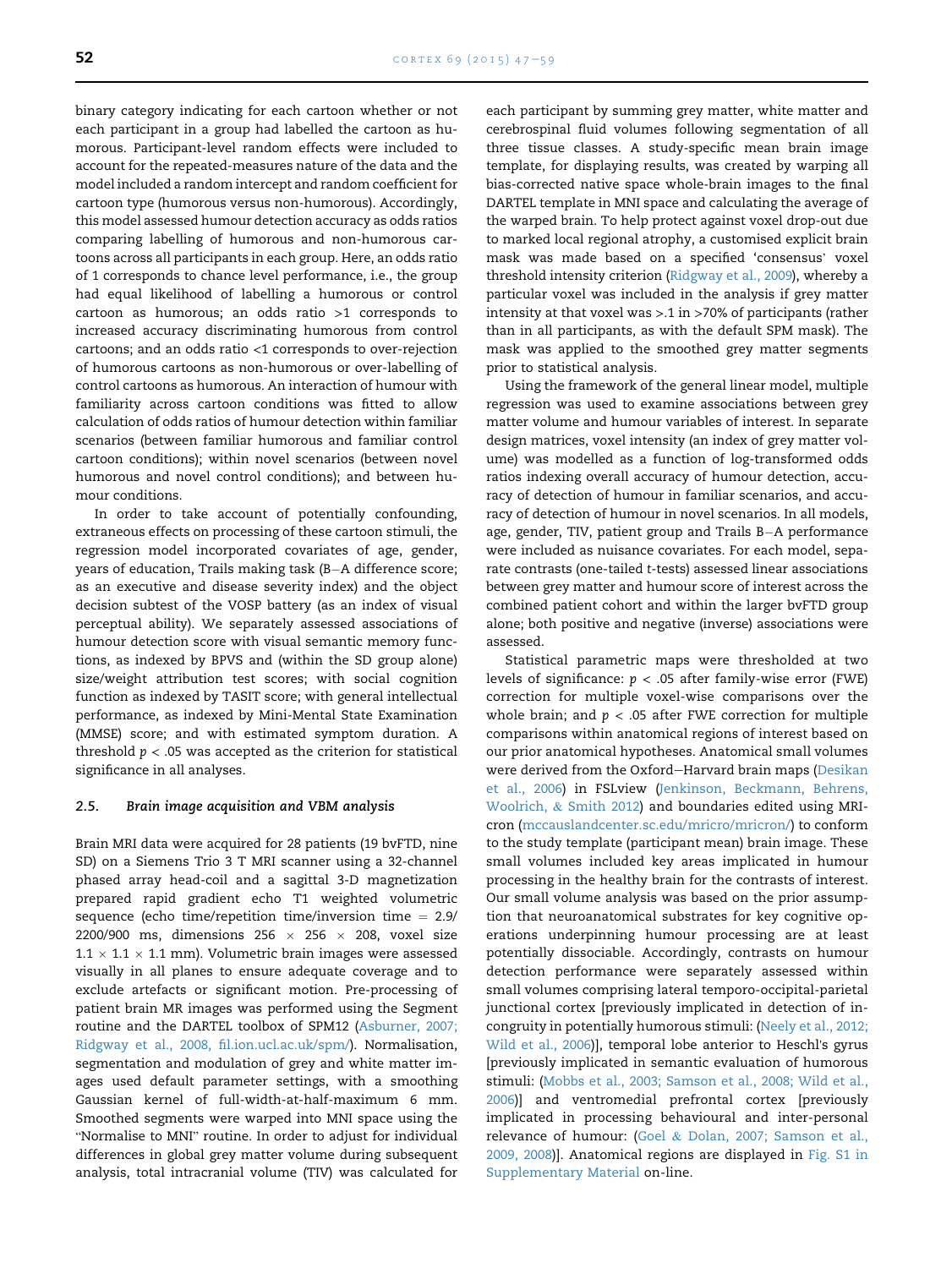#### <span id="page-6-0"></span>3. Results

#### 3.1. General characteristics of participant groups

Participant groups were matched for age, gender and sociocultural background and patient groups did not differ significantly in clinical disease duration. Patients had, on average, significantly fewer years of education than healthy control participants and this factor was incorporated as a covariate in subsequent analyses ([Table 1\)](#page-3-0). However, absolute differences in educational attainment were small and all participant groups were relatively highly educated.

#### 3.2. Behavioural data: humour decision task

Performance data on the humour decision task for each participant group are summarised in Table 2 Individual raw scores are plotted in Fig. 2 and further details are provided in Table S2 in Supplementary Material on-line.

#### 3.3. Humour detection

On overall humour detection (discrimination of humorous from non-humorous cartoons), both the bvFTD group (odds ratio 4.9, 95% confidence interval  $2.1-11$ ) and the SD group (odds ratio 5.7, 95% confidence interval 2.4 $-13$ ) performed above chance, but significantly worse ( $p < .001$ ) than the healthy control group. There was no significant performance difference between patient groups. However, comparing raw performance data in each condition between the patient groups (Table S2) revealed

Table  $2 -$  Summary of humour decision task performance for all participant groups.

| Condition comparison                   |                | Healthy<br>controls | byFTD        | SD         |
|----------------------------------------|----------------|---------------------|--------------|------------|
| Humour detection: overall <sup>a</sup> | 0 <sub>R</sub> | $90**$              | $4.9**$      | $5.7***$   |
|                                        | CI             | $41 - 193$          | $2.1 - 11$   | $2.4 - 13$ |
| Humour detection:                      | <b>OR</b>      | $93**$              | $7.3**$      | $5.6***$   |
| familiar scenarios <sup>b</sup>        | CI.            | $32 - 267$          | $26 - 20$    | $2.0 - 15$ |
| Humour detection:                      | <b>OR</b>      | $104**$             | $3.5***$     | $5.5***$   |
| novel scenarios <sup>c</sup>           | CI.            | $38 - 285$          | $1.4 - 8.9$  | $2.1 - 15$ |
| Humour category <sup>d</sup>           | <b>OR</b>      | 0.8                 | $1.6*$       | 1.0        |
|                                        | CI.            | $-5 - 14$           | $1.01 - 2.5$ | $6 - 17$   |

Odds ratios (ORs) with 95% confidence intervals (CI) are shown for key condition comparisons of interest in the behavioural analysis of group performance on the humour decision task. Comparisons index participant performance on aspects of humour processing (see text for further details); bold denotes patient performance significantly different from healthy controls.

\*Significantly different from chance  $(p < .05)$ .

\*\*Significantly different from chance ( $p < .01$ ).

 $a$  OR  $> 1$  indicates increased accuracy in labelling any humorous cartoon as humorous compared with control cartoons.

 $b$  OR > 1 indicates increased accuracy in labelling familiar humorous scenarios as humorous compared with control scenarios matched for familiarity.

 $\textdegree$  OR  $>$  1 indicates increased accuracy in labelling novel humorous scenarios as humorous compared with control scenarios matched for familiarity.

 $d$  OR  $>$  1 indicates greater accuracy in labelling familiar compared with novel humorous cartoons.



Fig.  $2$  – Individual raw scores on the humour decision task. Proportion trials correct is shown for each participant (based on overall score/60); proportion correct .5 corresponds to chance performance. bvFTD, patients with behavioural variant frontotemporal dementia; controls, healthy controls; SD, patients with semantic dementia.

that patients with bvFTD tended to over-label novel control cartoons as humorous, whereas patients with SD tended to reject familiar humorous cartoons as non-humorous. Assessed in relation to general demographic and cognitive factors, humour detection accuracy over the combined participant cohort was not associated with age ( $p = .45$ ), gender ( $p = .71$ ), years of education ( $p = .37$ ) or visuoperceptual function (VOSP score;  $p = .28$ ), but showed a significant positive association with executive function (Trails B $-A$  score;  $p = .03$ ). Neither the healthy control group nor the combined patient cohort showed a significant correlation between humour detection accuracy and BPVS score (controls  $p = .31$ , patients  $p = .24$ ); while the SD group additionally showed no correlation between humour detection accuracy and nonverbal semantic (size-weight attributes test score;  $p = .14$ ). There was no significant correlation between humour detection accuracy and TASIT score ( $p = .68$ ). Humour detection accuracy was not correlated with symptom duration ( $p = .85$ ) but was correlated with MMSE score ( $p = .01$ ) over the patient cohort.

On humour detection within familiar scenarios (discrimination of familiar humorous scenarios from familiar nonhumorous scenarios), both the bvFTD group and the SD group performed above chance (odds ratios for humour detection, 7.3 and 5.6 respectively), but were significantly worse  $(p < .001)$  than the healthy control group. On humour detection within novel (incongruous) scenarios (discrimination of novel humorous scenarios from novel non-humorous scenarios), a similar pattern was again observed for both bvFTD and SD groups (odds ratios for humour detection, 3.5 and 5.5 respectively;  $p < .001$  versus healthy control performance). There were no significant performance differences between the patient groups.

#### 3.4. Humour category differentiation

For the comparison between humour categories, the healthy control group and SD group showed no significant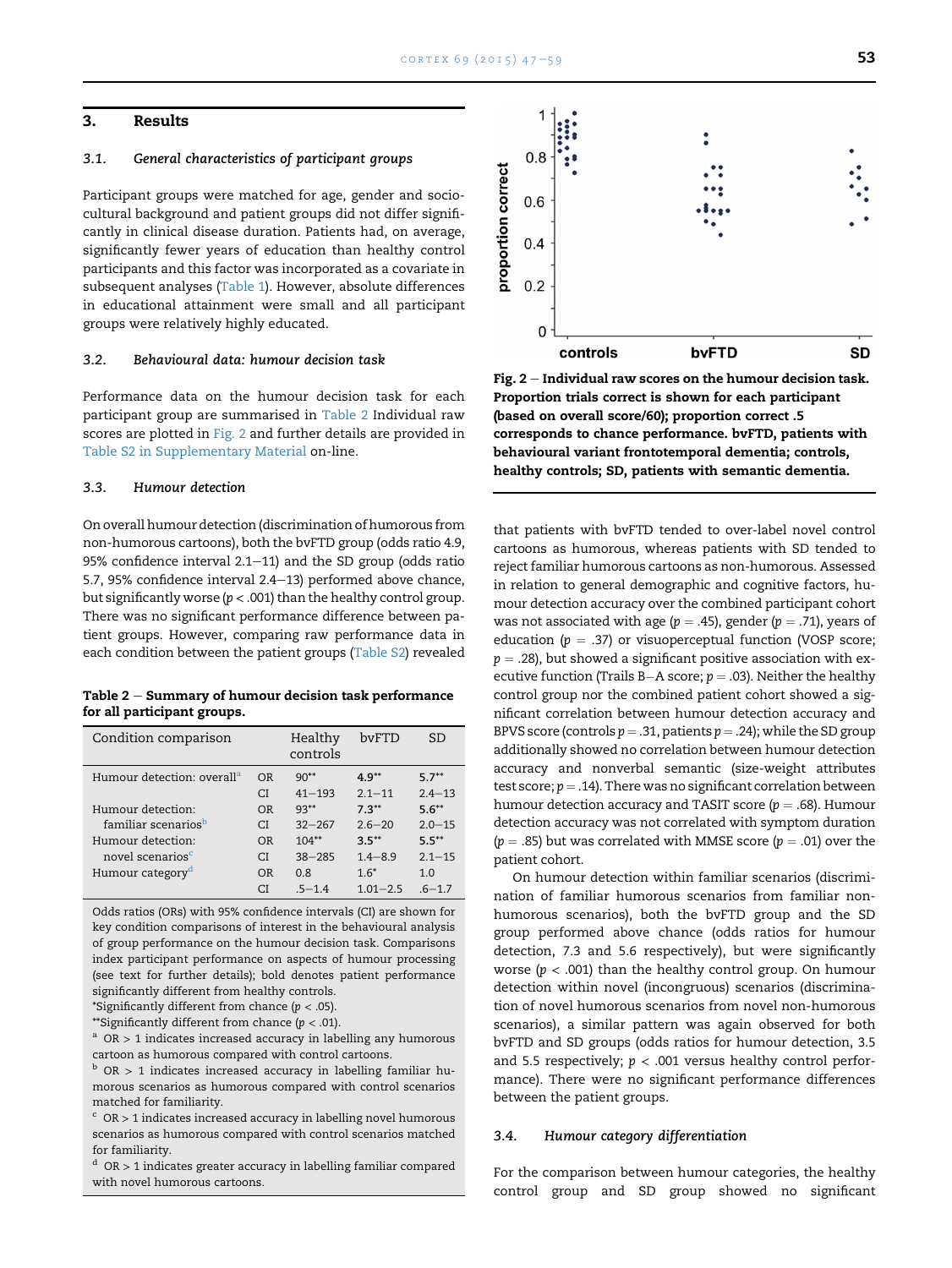<span id="page-7-0"></span>performance discrepancy for humour detection in familiar versus novel scenarios; whereas the bvFTD group showed a significant advantage for detection of humour in familiar relative to novel scenarios (odds ratio 1.57, 95% confidence interval 1.01–2.45,  $p = .045$ ) and a trend toward a performance difference compared with the healthy control group ( $p = .058$ ). There was no significant performance difference between the patient groups.

#### 3.5. Neuroanatomical data

Associations between grey matter volume and humour processing in the patient cohort are summarised in Table 3. Statistical parametric maps are presented in [Fig. 3](#page-8-0) and data plots of correlations of peak voxel parameter values with humour indices are presented in Fig. S2 in Supplementary Material online. All contrasts are reported at a statistical significance threshold  $p < .05$  (after FWE correction for multiple comparisons within pre-specified anatomical small volumes of interest).

No significant associations between grey matter volume and experimental contrasts of interest were identified at threshold  $p < .05$ <sub>FWE</sub> after correction for multiple comparisons over the whole brain. Examined at threshold  $p < .05$  after correction for multiple comparisons within the pre-specified anatomical regions of interest, no significant associations were identified between grey matter volume and overall humour detection accuracy. However, humour detection accuracy within familiar scenarios was positively correlated with grey matter volume in the left fusiform gyrus in the combined patient cohort and additionally with grey matter volume in lateral temporo-occipital junctional cortex within the bvFTD group. Humour detection accuracy within novel scenarios was positively correlated with grey matter volume in right anterior middle temporal gyrus and superior temporal sulcus within the bvFTD group. No other significant grey matter associations were identified.

#### 4. Discussion

Here we have demonstrated deficits of humour comprehension in two canonical syndromes of FTLD, bvFTD and SD. Both syndromes showed impaired detection of humorous intent in both familiar and novel scenarios, corresponding broadly to farcical or 'slapstick' versus 'psychological' humour, respectively. Patients with bvFTD showed a clear advantage for comprehension of familiar (farcical) compared with novel (psychological) humorous scenarios. This contrasted with the equivalent performance of healthy older individuals and patients with SD across humour categories. There were additional, qualitative differences comparing the performance profiles of the two patient groups. Patients with bvFTD had greater difficulty distinguishing novel 'bizarre' scenarios from humorous ones, whereas patients with SD had greater difficulty detecting humour in stock comedic situations. Taken together, these profiles suggest that bvFTD is particularly associated with impaired detection of humour where this relies on the active deconstruction of a novel incongruous situation, while SD is associated with a more general defect of humour detection that extends to familiar scenarios that we normally 'learn' as humorous during social development ([Degabriele](#page-10-0) & [Walsh, 2010; Neely et al., 2012\)](#page-10-0). These findings extend previous work suggesting abnormalities of humour processing in FTLD (D. [Chan et al., 2009; Ehrl](#page-10-0)é [et al., 2011;](#page-10-0) [Ibanez](#page-10-0) & [Manes, 2012; Irish et al., 2014; Warren et al., 2013\)](#page-10-0). Our experimental design, based on manipulation of relatively simple, nonverbal cartoons, allowed us to assess key elements in humour comprehension (novelty and incongruity) relatively independently of potentially confounding verbal, semantic and executive performance factors.

A neuroanatomical analysis identified distributed cortical signatures of altered humour comprehension in the present patient cohort. Taken together, these structural associations corroborate previous functional neuroanatomical evidence in the healthy brain for separable neural mechanisms of particular cognitive components of humour processing [\(Du](#page-10-0) [et al., 2013; Franklin](#page-10-0) & [Adams, 2011; Goel](#page-10-0) & [Dolan, 2001;](#page-10-0) [Mobbs et al., 2003; Moran et al., 2004; Vrticka et al., 2013;](#page-10-0) [Wild et al., 2006](#page-10-0)). Detection of humour in familiar scenarios was associated with relative preservation of grey matter in a left-sided cortical network including fusiform gyrus and lateral temporo-occipital cortex. This network is likely to represent fundamental attributes of humorous (or potentially humorous) stimuli, particularly if (as in the relevant contrast here) humour detection rests on detection of incongruity.

Table 3 – Summary of neuroanatomical associations of humour processing in the patient cohort.

| Contrast                                          | Region           | Side | Cluster  |                     | Peak coordinates (mm) |       | Z score | P value | Group    |
|---------------------------------------------------|------------------|------|----------|---------------------|-----------------------|-------|---------|---------|----------|
|                                                   |                  |      | (voxels) | $\boldsymbol{\chi}$ |                       | z     |         |         |          |
| Humour detection: familiar scenarios <sup>a</sup> | Fusiform gyrus   | L    | 59       | $-40$               | $-30$                 | $-29$ | 3.87    | .048    | Combined |
|                                                   | Fusiform gyrus   | L    | 597      | $-40$               | $-30$                 | $-29$ | 4.25    | .013    | byFTD    |
|                                                   | $T - O$ junction | L    | 419      | $-57$               | $-54$                 |       | 4.06    | .041    |          |
| Humour detection: novel scenarios <sup>b</sup>    | Ant MTG/STS      | R    | 315      | 68                  | $-15$                 | $-12$ | 4.47    | .008    | byFTD    |

All statistically significant associations between grey matter volume and humour parameters are summarised (see also [Fig. 3\)](#page-8-0). Local maxima  $\alpha$  coordinates are in MNI standard stereotactic space. All contrasts were significant at threshold  $p < .05$  after family-wise error correction within<br>the pre-specified anatomical small volume of interest. 'Combined' refe patient performance on aspects of humour processing, as follows (see also [Table 2\)](#page-6-0).

 $\mathrm{^a}\,$  Grey matter volume positively correlated with humour detection accuracy in familiar scenarios.

**b** Grey matter volume positively correlated with humour detection accuracy in novel scenarios

Ant, anterior; bvFTD, behavioural variant of frontotemporal dementia; MTG, middle temporal gyrus; STS, superior temporal sulcus; T-O, temporo-occipital.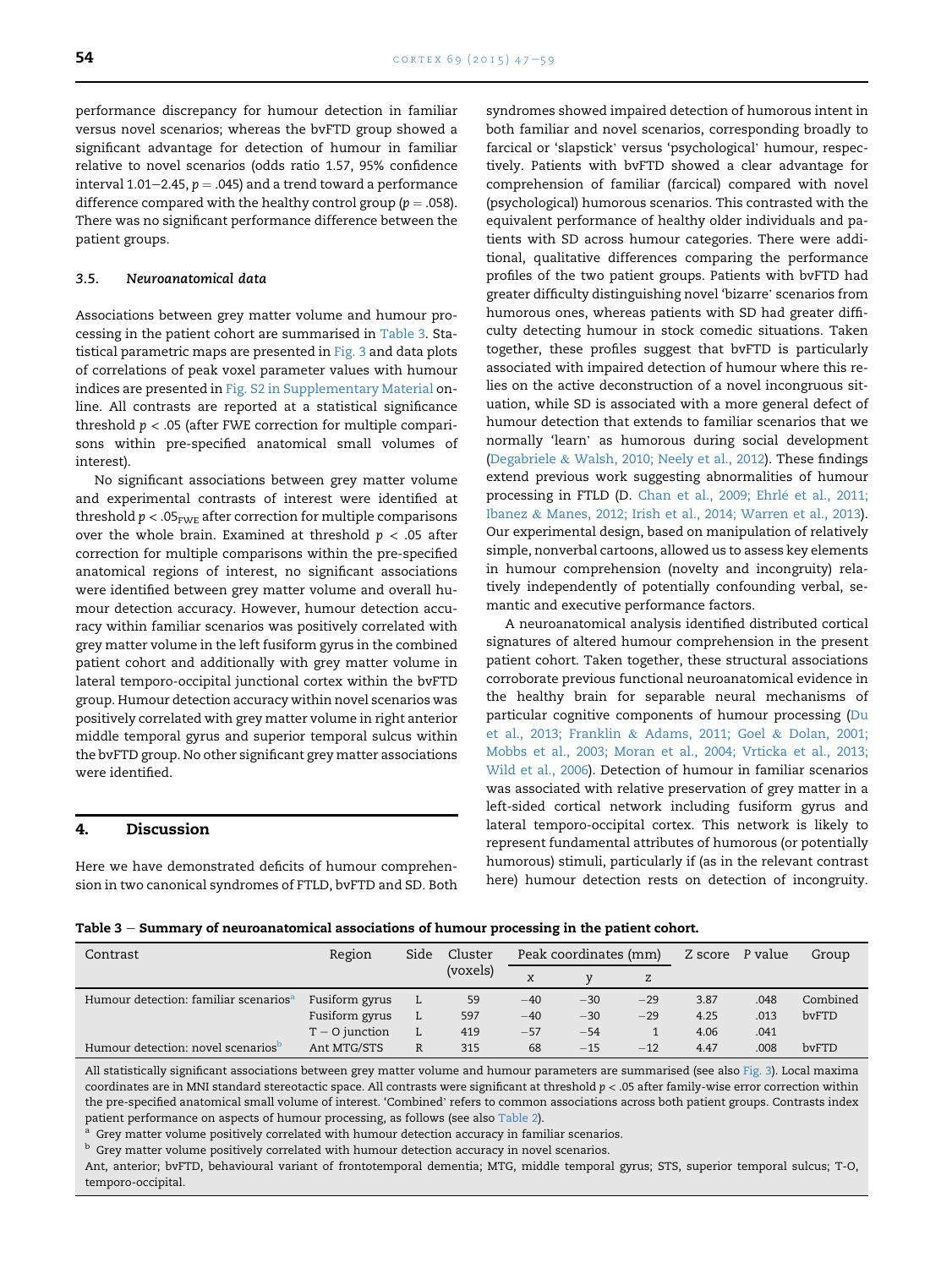### familiar detection

<span id="page-8-0"></span>

Fig.  $3$  – Statistical parametric maps (SPMs) of regional grey matter volume associated with humour processing (shown here for the behavioural variant frontotemporal dementia group; see also [Table 3](#page-7-0)). Correlates of processing familiar humour (relying on recognition of stock comedy situations, exemplified by farce) are coded in red and correlates of processing novel humour (relying on a psychological perspective shift, exemplified by satire) are coded in cyan. familiar detection, grey matter volume positively correlated with accuracy of detecting humour in familiar scenarios from humour decision task (see [Table 2\)](#page-6-0); novel detection, grey matter volume positively correlated with accuracy of detecting humour in novel scenarios from humour decision task. Results are overlaid on sections of the normalised study-specific T1-weighted mean brain MR image. The MNI coordinate (mm) of the plane of the section is indicated and the coronal section shows the right hemisphere on the right. SPMs are thresholded at p < .05 after family-wise error correction for multiple comparisons within small volumes of interest (see online material, Supplementary Fig. 1).

Fusiform gyrus has previously been implicated as an interface in the analysis of cartoons and other complex visual stimuli for resolution of potentially conflicting elements, coherent cross-modal linkage with stored semantic concepts (for example, stock comedic situations) and associated emotional resonance ([Goel](#page-11-0) & [Dolan, 2001; Watanabe et al., 2014](#page-11-0)). Indeed, stimulation of left fusiform may generate a sense of mirth [\(Arroyo et al., 1993\)](#page-10-0). A closely related set of functions may be subserved by lateral temporo-occipital junctional cortex [\(Bartolo et al., 2006; Goel](#page-10-0) & [Dolan, 2001; Mobbs et al., 2003;](#page-10-0) [Samson et al., 2008\)](#page-10-0). This region is activated by stimuli perceived as funny by young children [\(Neely et al., 2012\)](#page-11-0) and in initial decoding of incongruities used by adults in perceiving slapstick humour [\(Wild et al., 2006\)](#page-12-0), in line with the present paradigm in which familiar humorous scenarios contained prominent elements of physical (slapstick) comedy ([Neely](#page-11-0) [et al., 2012\)](#page-11-0). Detection of humour in novel scenarios here was associated (in the bvFTD group) with relative preservation of grey matter in right-sided, antero-lateral superior temporal cortex. This correlate of novelty processing in humour might be regarded as a nondominant hemisphere analogue of the more posteriorly extending network in the dominant hemisphere, associated with processing familiar humorous scenarios. Anterior right superior and middle temporal cortex may engage social conceptual knowledge in a process of conflict resolution [\(Zahn, Moll, Iyengar, et al., 2009; Zahn,](#page-12-0) [Moll, Paiva, et al., 2009](#page-12-0)), perhaps more specifically accessing learned associations or stored conceptual knowledge about potentially comedic situations [\(Bartolo et al., 2006; Goel](#page-10-0) & [Dolan, 2001; Mobbs et al., 2003; Samson et al., 2008](#page-10-0)).

The brain mechanisms of altered humour processing suggested by these behavioural and neuroanatomical data may be of wider relevance to the phenomenology of FTLD syndromes. With respect to detection of humour, the requirement to process incongruity may index impaired ability to detect and resolve ambiguity and conflict in the

world at large. These are likely to be generic features of both bvFTD and SD and may occur early in the course of disease [\(Barense et al., 2010; Eslinger et al., 2007; Krueger et al., 2009;](#page-10-0) [McMillan et al., 2013\)](#page-10-0), mapping onto deficits of social understanding in the face of ambiguous or conflicting information [\(Chiong et al., 2013; Kipps et al., 2009](#page-10-0)). Our findings in FTLD suggest an analogy with previous reports in patients undergoing temporal lobectomy who were no longer able to detect humour in cartoons due to impaired integration of situational elements and deficient perspective shifting [\(Ferguson,](#page-10-0) [Schwartz,](#page-10-0) & [Rayport, 1969](#page-10-0)). Impaired ability to resolve incongruity might reflect generic deficits in maintaining and monitoring alternative possible resolutions or in integrating the elements of a scene to achieve coherence; or a more specific deficit in engaging social semantic templates [\(Barense](#page-10-0) [et al., 2010; Zahn, Moll, Iyengar, et al., 2009\)](#page-10-0). Temporal lobe networks implicated in FTLD are likely to play a key role in all of these processes [\(Goel](#page-11-0)  $&$  [Dolan, 2001\)](#page-11-0). With respect to the processing of novel humorous scenarios, cognitive flexibility and the capacity to shift perspective or cognitive set are also likely to be key vulnerabilities in FTLD [\(Kramer et al., 2007;](#page-11-0) [McMillan, Rascovsky, Khella, Clark,](#page-11-0) & [Grossman, 2012; Perri,](#page-11-0) [Monaco, Fadda, Caltagirone,](#page-11-0) & [Carlesimo, 2014](#page-11-0)). This is exemplified by reduced empathy in social situations ([Le Bouc](#page-11-0) [et al., 2012; Rankin et al., 2006](#page-11-0)), which is a defining feature of bvFTD ([Rascovsky et al., 2011\)](#page-11-0).

novel detection

Theory of mind has been emphasised in previous accounts of humour processing [\(Franklin](#page-10-0) & [Adams, 2011](#page-10-0)) and indeed, cartoons have been used to index theory of mind processes in FTLD [\(Irish et al., 2014; Lough et al., 2006; Snowden et al., 2003](#page-11-0)). While cartoons here (particularly within the novel humour set) incorporated elements of theory of mind, our paradigm did not manipulate mentalising factors primarily or require an explicit decision about characters' mental states. Rather, our emphasis here was on generic cognitive operations that might link humour to other neuropsychological and behavioural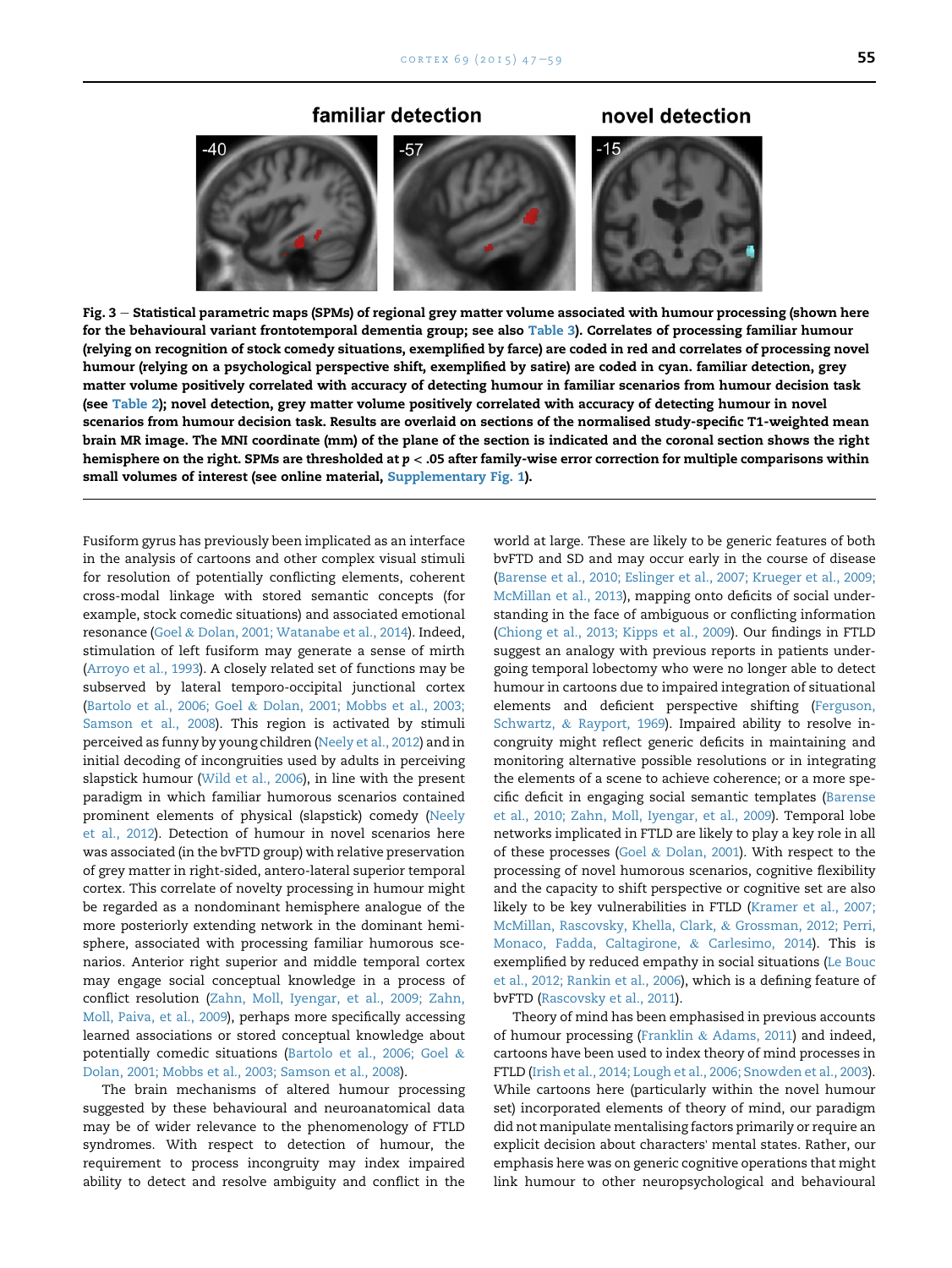deficits. Moreover, theory of mind is difficult to assess reliably in patients (like those with SD) who have severe verbal deficits. It is noteworthy that a structural neuroanatomical analysis here revealed a relative dearth of classical theory of mind correlates in prefrontal cortices. While a more overtly social context might engage such regions ([Franklin](#page-10-0) & [Adams, 2011\)](#page-10-0), the profile of prefrontal cortical activation revealed by previous functional neuroimaging studies of humour is variable ([Samson et al., 2009](#page-12-0)). It may be that more posterior and ventral temporal and parietal junctional cortices and their projections constitute a critical network for humour processing. With particular reference to FTLD, deficits of complex cognitive processes such as moral reasoning have been shown to arise from aberrant interaction of large-scale brain networks ([Chiong et al., 2013\)](#page-10-0), suggesting a candidate mechanism via which more posterior cortical zones (not generally regarded as core targets of FTLD) may play a critical role in humour processing in these syndromes. The present findings predict alterations of humour processing in other neurodegenerative disorders such as Alzheimer's disease that disrupt interactions between large-scale brain networks ([Le Bouc et al.,](#page-11-0) [2012\)](#page-11-0): these alterations may differ qualitatively from those in FTLD [for example, over-identification with characters' plights: ([Sturm et al., 2013](#page-12-0))]. It should also be emphasised that the cerebral correlates of theory of mind continue to be defined and these are likely to overlap extensively with temporal lobe regions involved in semantic and affective analysis ([Irish et al., 2014\)](#page-11-0), including the anterior superior temporal cortical region identified here as a correlate of novelty processing in humour.

From a clinical perspective, the present findings provide a basis for understanding the altered humour behaviours exhibited by patients with FTLD and align these neurodegenerative disorders with diseases causing focal brain damage in which abnormalities of humour processing and behaviour (including humourlessness and context-inappropriate humour) have been previously described [\(Bihrle et al., 1986;](#page-10-0) [Ferguson et al., 1969; Gardner et al., 1975; Shammi](#page-10-0) & [Stuss,](#page-10-0) [1999\)](#page-10-0). Our findings resonate with the complaints of caregivers of patients with FTLD, frequently indicating that they have lost the ability to appreciate more subtle comedy, that their tastes in comedy have coarsened or that they have become humourless or more inclined to find humour in inappropriate contexts. Altered humour sensibility may constitute a distinct domain of social cognitive function that is not well captured by standard neuropsychological instruments, and impaired humour processing may contribute importantly to behavioural difficulties more generally, including the flouting of social norms [\(Barsuglia et al., 2014\)](#page-10-0). While bvFTD and SD were both associated with extensive abnormalities of humour processing, our findings suggest that relatively greater affinity for more fatuous or childlike humour may be a marker of bvFTD while SD produces a more general impairment of humour processing, opening up avenues for assessing these syndromes that could be further explored at the bedside.

This study has several limitations that should help guide future work. Our deliberately reductionist approach should be extended to other genres of humour [for example, wordplay, absurdist: [\(Samson et al., 2009\)](#page-12-0)] and other comedic contexts

including more naturalistic social settings [\(Franklin](#page-10-0) & [Adams,](#page-10-0) [2011\)](#page-10-0). Humour is complex and multidimensional; a thorough understanding of this phenomenon will entail the study of the cognitive operations that allow us to explain why something is funny and the subjective experience of amusement. Anatomical region-of-interest analyses are potentially susceptible to bias. Larger patient cohorts (recruited for example by collaborating specialist centres) should be studied to improve power to detect effects at the level of the whole brain and to compare bvFTD, SD and other canonical clinical syndromes (in particular, Alzheimer's disease). To define brain mechanisms of aberrant humour processing and emotional responses more fully will require correlation of cognitive and behavioural measures with functional neuroanatomical techniques, including electrophysiological methods such as magnetoencephalography that can capture temporal dynamics. These should be guided by specific hypotheses: for example, the present study [in line with previous evidence: ([Goel](#page-11-0) & [Dolan, 2001\)](#page-11-0)] predicts the existence of a 'lexicon' of humorous scenarios that might have a cognitive organisation analogous to other semantic domains ([Omar, Hailstone,](#page-11-0) [Warren, Crutch,](#page-11-0) & [Warren, 2010\)](#page-11-0). Affective components of humour were not examined in our study, but are likely to be critical for the normal integration of humour behaviours in daily life. This emotional dimension of humour should be addressed alongside cognitive processes in future studies. Incorporation of techniques to measure autonomic responses may be a useful means of objectifying affective valuation in humour, particularly in patients with dementia who may have difficulty in reporting emotional states. Longitudinal analyses are particularly called for to assess the biomarker potential of humour indices in detecting and tracking disease: this is an area of early promise based on the present behavioural data and observations in presymptomatic genetic cohorts ([Dopper](#page-10-0) [et al., 2014](#page-10-0)), but more detailed stratification in larger cohorts will be required to account for wide individual variation in processing humour (see [Fig. 2](#page-6-0)) and to assess the clinical value of metrics of humour processing. Ultimately, correlation with histopathological and molecular data will be required. With these caveats in mind, we propose humour as a novel, clinically and neurobiologically relevant model of complex social signal processing in neurodegenerative disease. The unique cultural and cognitive status humour enjoys might be exploited to probe complex behavioural deficits that would otherwise remain inaccessible.

#### Acknowledgments

We are grateful to all participants for their involvement. We thank Professor Nick Fox for helpful discussion and for referring patients in his care and Dr Ian Malone for technical assistance. The Dementia Research Centre is supported by Alzheimer's Research UK, the Brain Research Trust and the Wolfson Foundation. This work was funded by the Wellcome Trust, the UK Medical Research Council and the NIHR Queen Square Dementia Biomedical Research Unit (Grant CBRC 161). The amyloid PET study mentioned was supported by funding from AVID Radiopharmaceuticals (a wholly owned subsidiary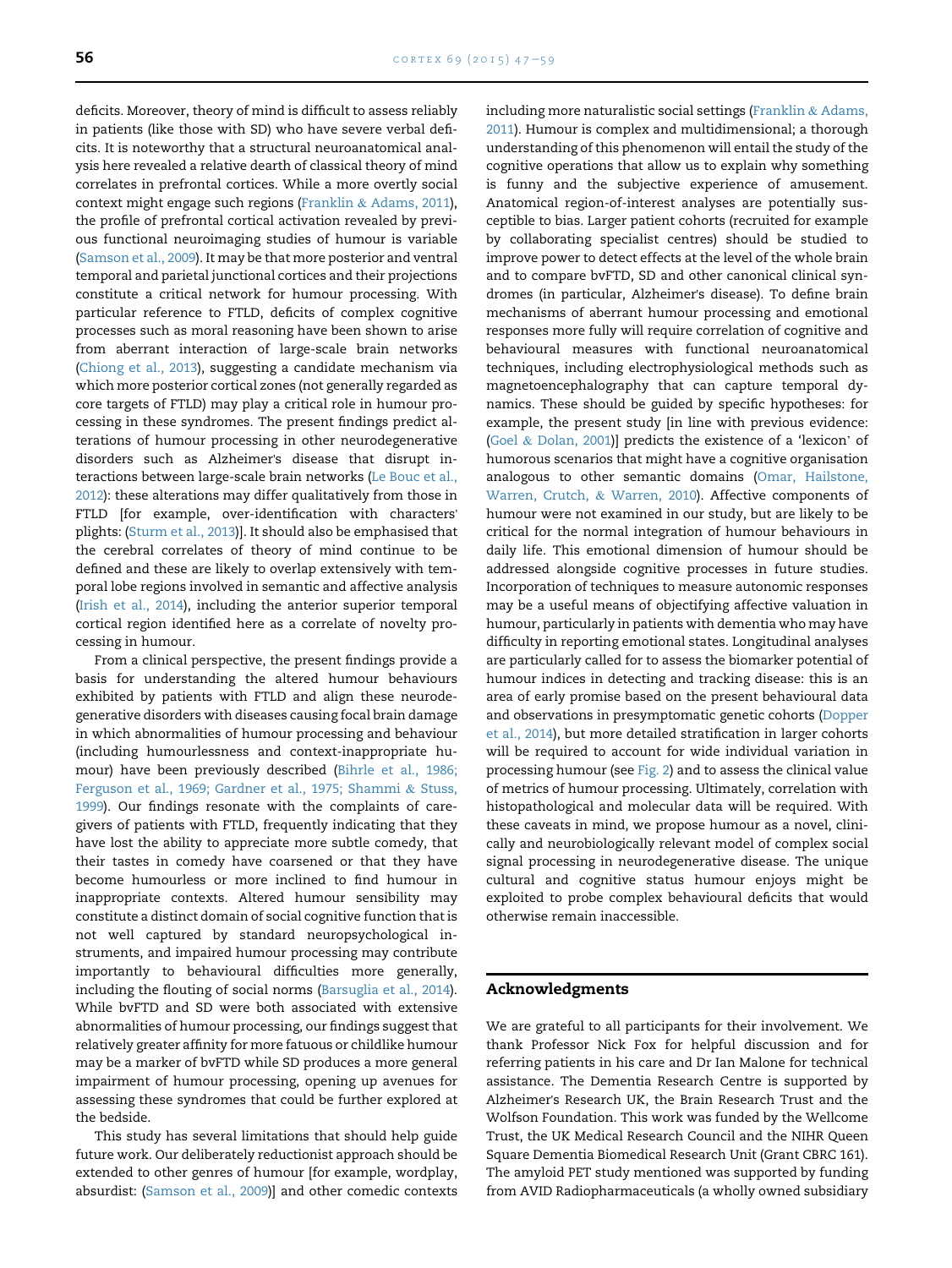<span id="page-10-0"></span>of Eli Lilly) and the National Brain Appeal  $-$  Frontotemporal Dementia Research Fund. HLG holds an Alzheimer Research UK PhD Fellowship (ART\_PhD2011-10). PDF is supported by an MRC Research Training Fellowship (MR/J011274/1). SJC is supported by an Alzheimer Research UK Senior Research Fellowship. JDW is supported by a Wellcome Trust Senior Clinical Fellowship (Grant No 091673/Z/10/Z).

#### Supplementary data

Supplementary data related to this article can be found at <http://dx.doi.org/10.1016/j.cortex.2015.03.024>.

references

- [Arroyo, S., Lesser, R. P., Gordon, B., Uematsu, S., Hart, J.,](http://refhub.elsevier.com/S0010-9452(15)00123-9/sref1) [Schwerdt, P., et al. \(1993\). Mirth, laughter and gelastic](http://refhub.elsevier.com/S0010-9452(15)00123-9/sref1) seizures. Brain, 116[\(Pt 4\), 757](http://refhub.elsevier.com/S0010-9452(15)00123-9/sref1)-[780.](http://refhub.elsevier.com/S0010-9452(15)00123-9/sref1)
- [Ashburner, J. \(2007 Oct 15\). A fast diffeomorphic image registration](http://refhub.elsevier.com/S0010-9452(15)00123-9/sref90) algorithm. [Neuroimage, 38](http://refhub.elsevier.com/S0010-9452(15)00123-9/sref90)(1), 95-[113. Epub 2007 Jul 18.](http://refhub.elsevier.com/S0010-9452(15)00123-9/sref90)
- Barense, M. D., Rogers, T. T., Bussey, T. J., Saksida, L. M., & Graham, K. S. (2010). Influence of conceptual knowledge on visual object discrimination: insights from semantic dementia and MTL amnesia. Cerebral Cortex, 20(11), 2568-2582. [http://](http://dx.doi.org/10.1093/cercor/bhq004) [dx.doi.org/10.1093/cercor/bhq004.](http://dx.doi.org/10.1093/cercor/bhq004)
- Barsuglia, J. P., Nedjat-Haiem, F. R., Shapira, J. S., Velasco, C., Jimenez, E. E., Mather, M. J., et al. (2014). Observational themes of social behavioral disturbances in frontotemporal dementia. International Psychogeriatrics, 1-7. [http://dx.doi.org/10.1017/](http://dx.doi.org/10.1017/s104161021400091x) [s104161021400091x.](http://dx.doi.org/10.1017/s104161021400091x)
- Bartolo, A., Benuzzi, F., Nocetti, L., Baraldi, P., & Nichelli, P. (2006). Humor comprehension and appreciation: an FMRI study. Journal of Cognitive Neuroscience, 18(11), 1789-1798. [http://](http://dx.doi.org/10.1162/jocn.2006.18.11.1789) [dx.doi.org/10.1162/jocn.2006.18.11.1789](http://dx.doi.org/10.1162/jocn.2006.18.11.1789).
- [Bihrle, A. M., Brownell, H. H., Powelson, J. A., & Gardner, H. \(1986\).](http://refhub.elsevier.com/S0010-9452(15)00123-9/sref5) [Comprehension of humorous and nonhumorous materials by](http://refhub.elsevier.com/S0010-9452(15)00123-9/sref5) [left and right brain-damaged patients.](http://refhub.elsevier.com/S0010-9452(15)00123-9/sref5) Brain and Cognition, 5(4), [399](http://refhub.elsevier.com/S0010-9452(15)00123-9/sref5)-[411](http://refhub.elsevier.com/S0010-9452(15)00123-9/sref5).
- [Braun, C. M., Lussier, F., Baribeau, J. M., & Ethier, M. \(1989\). Does](http://refhub.elsevier.com/S0010-9452(15)00123-9/sref6) [severe traumatic closed head injury impair sense of humour?](http://refhub.elsevier.com/S0010-9452(15)00123-9/sref6) [Brain Injury, 3](http://refhub.elsevier.com/S0010-9452(15)00123-9/sref6)(4), 345-[354](http://refhub.elsevier.com/S0010-9452(15)00123-9/sref6).
- Chan, D., Anderson, V., Pijnenburg, Y., Whitwell, J., Barnes, J., Scahill, R., et al. (2009). The clinical profile of right temporal lobe atrophy. Brain, 132(Pt 5), 1287-1298. [http://dx.doi.org/](http://dx.doi.org/10.1093/brain/awp037) [10.1093/brain/awp037](http://dx.doi.org/10.1093/brain/awp037).
- Chan, Y. C., Chou, T. L., Chen, H. C., & Liang, K. C. (2012a). Segregating the comprehension and elaboration processing of verbal jokes: an fMRI study. NeuroImage, 61(4), 899-906. [http://](http://dx.doi.org/10.1016/j.neuroimage.2012.03.052) [dx.doi.org/10.1016/j.neuroimage.2012.03.052.](http://dx.doi.org/10.1016/j.neuroimage.2012.03.052)
- Chan, Y. C., Chou, T. L., Chen, H. C., Yeh, Y. C., Lavallee, J. P., Liang, K. C., et al. (2012b). Towards a neural circuit model of verbal humor processing: an fMRI study of the neural substrates of incongruity detection and resolution. NeuroImage, 66C, 169-176. [http://dx.doi.org/10.1016/](http://dx.doi.org/10.1016/j.neuroimage.2012.10.019) [j.neuroimage.2012.10.019.](http://dx.doi.org/10.1016/j.neuroimage.2012.10.019)
- [Chiong, W., Wilson, S. M., D](http://refhub.elsevier.com/S0010-9452(15)00123-9/sref10)'Esposito, M., Kayser, A. S., [Grossman, S. N., Poorzand, P., et al. \(2013\). The salience](http://refhub.elsevier.com/S0010-9452(15)00123-9/sref10) [network causally influences default mode network activity](http://refhub.elsevier.com/S0010-9452(15)00123-9/sref10) [during moral reasoning.](http://refhub.elsevier.com/S0010-9452(15)00123-9/sref10) Brain.
- [Corcoran, R., Cahill, C., & Frith, C. D. \(1997\). The appreciation of](http://refhub.elsevier.com/S0010-9452(15)00123-9/sref12) [visual jokes in people with schizophrenia: a study of](http://refhub.elsevier.com/S0010-9452(15)00123-9/sref12)<br>'mentalizing' ability. [Schizophrenia Research, 24](http://refhub.elsevier.com/S0010-9452(15)00123-9/sref12)(3), 319–[327.](http://refhub.elsevier.com/S0010-9452(15)00123-9/sref12)
- [Coulson, S., & Kutas, M. \(2001\). Getting it: human event-related](http://refhub.elsevier.com/S0010-9452(15)00123-9/sref13) [brain response to jokes in good and poor comprehenders.](http://refhub.elsevier.com/S0010-9452(15)00123-9/sref13) [Neuroscience Letters, 316](http://refhub.elsevier.com/S0010-9452(15)00123-9/sref13)(2), 71-[74.](http://refhub.elsevier.com/S0010-9452(15)00123-9/sref13)
- [deCarlo, L. T. \(1998\). Signal detection theory and generalized](http://refhub.elsevier.com/S0010-9452(15)00123-9/sref89) linear models. [Psychological Methods, 3](http://refhub.elsevier.com/S0010-9452(15)00123-9/sref89), 186-[205.](http://refhub.elsevier.com/S0010-9452(15)00123-9/sref89)
- Degabriele, J., & Walsh, I. P. (2010). Humour appreciation and comprehension in children with intellectual disability. Journal of Intellectual Disability Research, 54(6), 525-537. [http://](http://dx.doi.org/10.1111/j.1365-2788.2010.01277.x) [dx.doi.org/10.1111/j.1365-2788.2010.01277.x](http://dx.doi.org/10.1111/j.1365-2788.2010.01277.x).
- [Delis, D. C., Kaplan, E., & Kramer, J. \(2001\).](http://refhub.elsevier.com/S0010-9452(15)00123-9/sref88) Delis-[Kaplan](http://refhub.elsevier.com/S0010-9452(15)00123-9/sref88) executive function scale[. San Antonio TX: The Psychological](http://refhub.elsevier.com/S0010-9452(15)00123-9/sref88) [Corporation.](http://refhub.elsevier.com/S0010-9452(15)00123-9/sref88)
- [Desikan, R. S., Segonne, F., Fischl, B., Quinn, B. T., Dickerson, B. C.,](http://refhub.elsevier.com/S0010-9452(15)00123-9/sref87) [Blacker, D., et al. \(2006 Jul 1\). An automated labeling system for](http://refhub.elsevier.com/S0010-9452(15)00123-9/sref87) [subdividing the human cerebral cortex on MRI scans into gyral](http://refhub.elsevier.com/S0010-9452(15)00123-9/sref87) [based regions of interest.](http://refhub.elsevier.com/S0010-9452(15)00123-9/sref87) Neuroimage, 31(3), 968-[980. Epub](http://refhub.elsevier.com/S0010-9452(15)00123-9/sref87) [2006 Mar 10](http://refhub.elsevier.com/S0010-9452(15)00123-9/sref87).
- Dopper, E. G., Rombouts, S. A., Jiskoot, L. C., den Heijer, T., de Graaf, J. R., de Koning, I., et al. (2014). Structural and functional brain connectivity in presymptomatic familial frontotemporal dementia. Neurology, 83(2), e19-26. [http://dx.doi.org/10.1212/](http://dx.doi.org/10.1212/wnl.0000000000000583) [wnl.0000000000000583.](http://dx.doi.org/10.1212/wnl.0000000000000583)
- Downey, L. E., Blezat, A., Nicholas, J., Omar, R., Golden, H. L., Mahoney, C. J., et al. (2013). Mentalising music in frontotemporal dementia. Cortex, 49(7), 1844-1855. [http://](http://dx.doi.org/10.1016/j.cortex.2012.09.011) [dx.doi.org/10.1016/j.cortex.2012.09.011.](http://dx.doi.org/10.1016/j.cortex.2012.09.011)
- Du, X., Qin, Y., Tu, S., Yin, H., Wang, T., Yu, C., et al. (2013). Differentiation of stages in joke comprehension: evidence from an ERP study. International Journal of Psychology, 48(2), 149-157. [http://dx.doi.org/10.1080/00207594.2012.665162.](http://dx.doi.org/10.1080/00207594.2012.665162)
- [Dunn, L. M., Whetton, C., & Pintilie, D. \(1982\).](http://refhub.elsevier.com/S0010-9452(15)00123-9/sref86) The British picture vocabulary scale[. Windsor: NFER- Nelson Publishing Co](http://refhub.elsevier.com/S0010-9452(15)00123-9/sref86).
- Eddy, C. M., Mitchell, I. J., Beck, S. R., Cavanna, A. E., & Rickards, H. (2011). Social reasoning in Tourette syndrome. Cognitive Neuropsychiatry, 1-22. [http://dx.doi.org/10.1080/](http://dx.doi.org/10.1080/13546805.2010.538213) [13546805.2010.538213](http://dx.doi.org/10.1080/13546805.2010.538213).
- Ehrlé, N., Henry, A., Pesa, A., & Bakchine, S. (2011). Assessment of [sociocognitive functions in neurological patients. Presentation](http://refhub.elsevier.com/S0010-9452(15)00123-9/sref19) [of a French adaptation of two tools and implementation in](http://refhub.elsevier.com/S0010-9452(15)00123-9/sref19) [frontal dementia.](http://refhub.elsevier.com/S0010-9452(15)00123-9/sref19) Gé[riatrie et Psychologie Neuropsychiatrie du](http://refhub.elsevier.com/S0010-9452(15)00123-9/sref19) [Vieillissement, 9](http://refhub.elsevier.com/S0010-9452(15)00123-9/sref19)(1), 117-[128.](http://refhub.elsevier.com/S0010-9452(15)00123-9/sref19)
- Eslinger, P. J., Moore, P., Troiani, V., Antani, S., Cross, K., Kwok, S., et al. (2007). Oops! Resolving social dilemmas in frontotemporal dementia. Journal of Neurology Neurosurgery and Psychiatry, 78(5), 457-460. [http://dx.doi.org/10.1136/](http://dx.doi.org/10.1136/jnnp.2006.098228) [jnnp.2006.098228](http://dx.doi.org/10.1136/jnnp.2006.098228).
- [Ferguson, S. M., Schwartz, M. L., & Rayport, M. \(1969\). Perception](http://refhub.elsevier.com/S0010-9452(15)00123-9/sref21) [of humor in patients with temporal lobe epilepsy. A cartoon](http://refhub.elsevier.com/S0010-9452(15)00123-9/sref21) [test as an indicator of neuropsychological deficit.](http://refhub.elsevier.com/S0010-9452(15)00123-9/sref21) Archives of [General Psychiatry, 21](http://refhub.elsevier.com/S0010-9452(15)00123-9/sref21)(3), 363-[367.](http://refhub.elsevier.com/S0010-9452(15)00123-9/sref21)
- fil.ion.ucl.ac.uk/spm/. (1994-2013, Last modified date: 2013/06/24 19:14:39 by author: guillaume). SPM by members  $\&$ collaborators of the Wellcome Trust Centre for Neuroimaging. copyright 1991, from: [http://www.fil.ion.ucl.ac.uk/spm/.](http://www.fil.ion.ucl.ac.uk/spm/)
- Franklin, R. G., Jr., & Adams, R. B., Jr. (2011). The reward of a good joke: neural correlates of viewing dynamic displays of standup comedy. Cognitive, Affective, & Behavioral Neuroscience, 11(4), 508-515. [http://dx.doi.org/10.3758/s13415-011-0049-7.](http://dx.doi.org/10.3758/s13415-011-0049-7)
- [Gardner, H., Ling, P. K., Flamm, L., & Silverman, J. \(1975\).](http://refhub.elsevier.com/S0010-9452(15)00123-9/sref23) [Comprehension and appreciation of humorous material](http://refhub.elsevier.com/S0010-9452(15)00123-9/sref23) [following brain damage.](http://refhub.elsevier.com/S0010-9452(15)00123-9/sref23) Brain, 98(3), 399-[412.](http://refhub.elsevier.com/S0010-9452(15)00123-9/sref23)
- [Gervais, M., & Wilson, D. S. \(2005\). The evolution and functions of](http://refhub.elsevier.com/S0010-9452(15)00123-9/sref24) [laughter and humor: a synthetic approach.](http://refhub.elsevier.com/S0010-9452(15)00123-9/sref24) Quarterly Review of [Biology, 80](http://refhub.elsevier.com/S0010-9452(15)00123-9/sref24)(4), 395-[430.](http://refhub.elsevier.com/S0010-9452(15)00123-9/sref24)
- Girardi, A., Macpherson, S. E., & Abrahams, S. (2011). Deficits in emotional and social cognition in amyotrophic lateral sclerosis. Neuropsychology, 25(1), 53-65. [http://dx.doi.org/](http://dx.doi.org/10.1037/a0020357) [10.1037/a0020357.](http://dx.doi.org/10.1037/a0020357)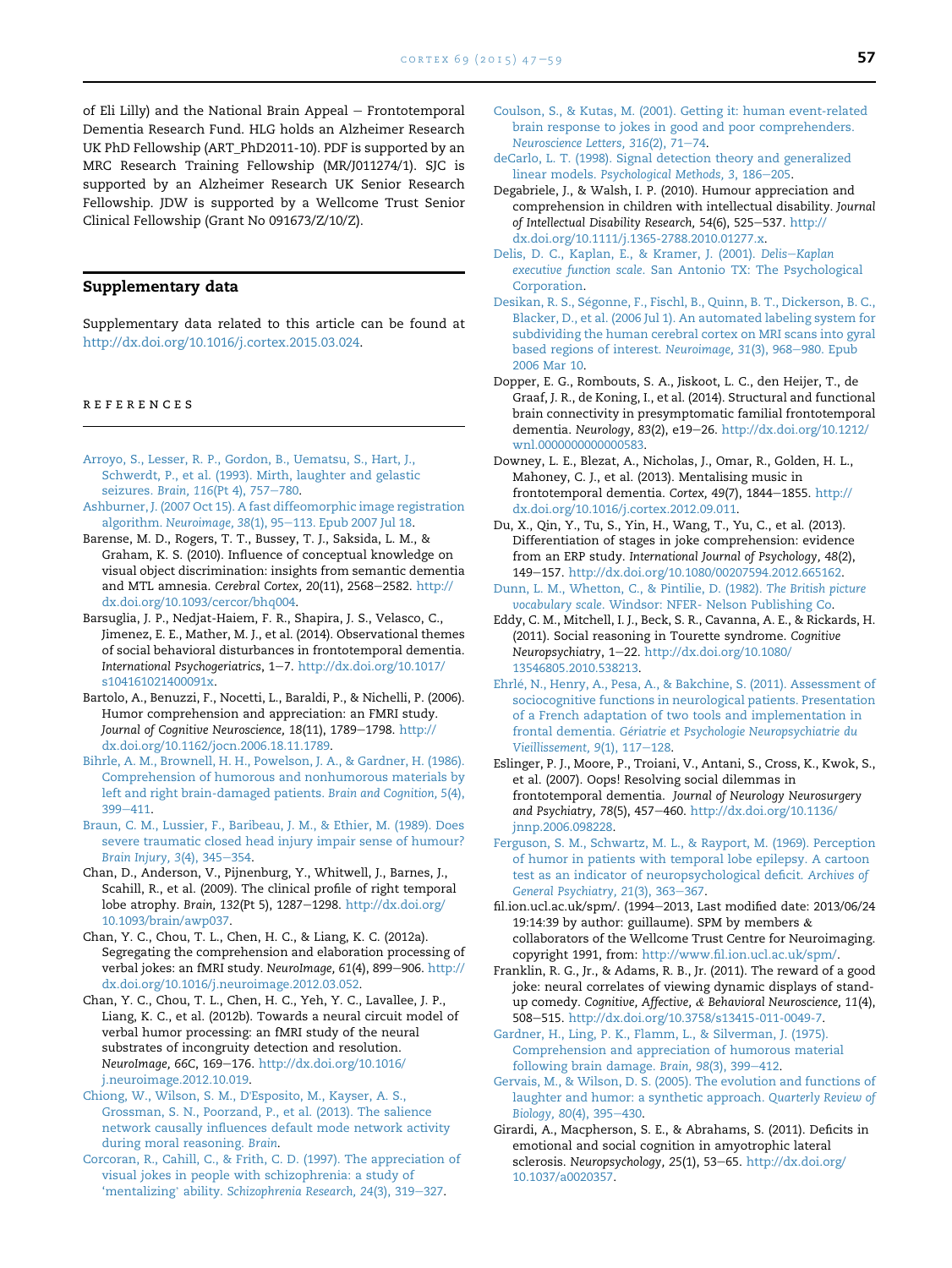<span id="page-11-0"></span>[Gladsjo, J. A., Schuman, C. C., Evans, J. D., Peavy, G. M.,](http://refhub.elsevier.com/S0010-9452(15)00123-9/sref85) [Miller, S. W., & Heaton, R. K. \(1999\). Norms for letter and](http://refhub.elsevier.com/S0010-9452(15)00123-9/sref85) [category fluency: demographic corrections for age, education,](http://refhub.elsevier.com/S0010-9452(15)00123-9/sref85) [and ethnicity.](http://refhub.elsevier.com/S0010-9452(15)00123-9/sref85) Assessment,  $6(2)$ ,  $147-178$  $147-178$ .

Goel, V., & Dolan, R. J. (2001). The functional anatomy of humor: segregating cognitive and affective components. Nature Neuroscience, 4(3), 237-238. [http://dx.doi.org/10.1038/85076.](http://dx.doi.org/10.1038/85076)

Goel, V., & Dolan, R. J. (2007). Social regulation of affective experience of humor. Journal of Cognitive Neuroscience, 19(9), 1574-1580. <http://dx.doi.org/10.1162/jocn.2007.19.9.1574>.

[Gold, B. T., & Buckner, R. L. \(2002\). Common prefrontal regions](http://refhub.elsevier.com/S0010-9452(15)00123-9/sref28) [coactivate with dissociable posterior regions during](http://refhub.elsevier.com/S0010-9452(15)00123-9/sref28) [controlled semantic and phonological tasks.](http://refhub.elsevier.com/S0010-9452(15)00123-9/sref28) Neuron, 35(4), [803](http://refhub.elsevier.com/S0010-9452(15)00123-9/sref28)-[812](http://refhub.elsevier.com/S0010-9452(15)00123-9/sref28).

Gorno-Tempini, M. L., Hillis, A. E., Weintraub, S., Kertesz, A., Mendez, M., Cappa, S. F., et al. (2011). Classification of primary progressive aphasia and its variants. Neurology, 76(11), 1006e1014. <http://dx.doi.org/10.1212/WNL.0b013e31821103e6>.

Ibanez, A., & Manes, F. (2012). Contextual social cognition and the behavioral variant of frontotemporal dementia. Neurology, 78(17), 1354-1362. [http://dx.doi.org/10.1212/](http://dx.doi.org/10.1212/WNL.0b013e3182518375) [WNL.0b013e3182518375.](http://dx.doi.org/10.1212/WNL.0b013e3182518375)

Irish, M., Hodges, J. R., & Piguet, O. (2014). Right anterior temporal lobe dysfunction underlies theory of mind impairments in semantic dementia. Brain, 137(Pt 4), 1241-1253. [http://](http://dx.doi.org/10.1093/brain/awu003) [dx.doi.org/10.1093/brain/awu003](http://dx.doi.org/10.1093/brain/awu003).

Irish, M., Piguet, O., & Hodges, J. R. (2011). Self-projection and the default network in frontotemporal dementia. Nature Reviews Neurology, 8(3), 152-161. [http://dx.doi.org/10.1038/](http://dx.doi.org/10.1038/nrneurol.2012.11) [nrneurol.2012.11](http://dx.doi.org/10.1038/nrneurol.2012.11).

[Jackson, M., & Warrington, E. K. \(1986\). Arithmetic skills in](http://refhub.elsevier.com/S0010-9452(15)00123-9/sref84) [patients with unilateral cerebral lesions.](http://refhub.elsevier.com/S0010-9452(15)00123-9/sref84) Cortex, 4(22),  $611 - 620$  $611 - 620$ .

Jenkinson, M., Beckmann, C. F., Behrens, T. E., Woolrich, M. W., & Smith, S. M. (2012 Aug 15). FSL. Neuroimage, 62(2), 782-790. <http://dx.doi.org/10.1016/j.neuroimage.2011.09.015>. Epub 2011 Sep 16.

Kipps, C. M., Nestor, P. J., Acosta-Cabronero, J., Arnold, R., & Hodges, J. R. (2009). Understanding social dysfunction in the behavioural variant of frontotemporal dementia: the role of emotion and sarcasm processing. Brain, 132(Pt 3), 592-603. [http://dx.doi.org/10.1093/brain/awn314.](http://dx.doi.org/10.1093/brain/awn314)

Kohn, N., Kellermann, T., Gur, R. C., Schneider, F., & Habel, U. (2011). Gender differences in the neural correlates of humor processing: implications for different processing modes. Neuropsychologia, 49(5), 888-897. [http://dx.doi.org/10.1016/](http://dx.doi.org/10.1016/j.neuropsychologia.2011.02.010) [j.neuropsychologia.2011.02.010](http://dx.doi.org/10.1016/j.neuropsychologia.2011.02.010).

Kramer, J. H., Quitania, L., Dean, D., Neuhaus, J., Rosen, H. J., Halabi, C., et al. (2007). Magnetic resonance imaging correlates of set shifting. Journal of the International Neuropsychological Society, 13(3), 386-392. [http://dx.doi.org/10.1017/](http://dx.doi.org/10.1017/s1355617707070567) [s1355617707070567](http://dx.doi.org/10.1017/s1355617707070567).

Krueger, C. E., Bird, A. C., Growdon, M. E., Jang, J. Y., Miller, B. L., & Kramer, J. H. (2009). Conflict monitoring in early frontotemporal dementia. Neurology, 73(5), 349-355. [http://](http://dx.doi.org/10.1212/WNL.0b013e3181b04b24) [dx.doi.org/10.1212/WNL.0b013e3181b04b24](http://dx.doi.org/10.1212/WNL.0b013e3181b04b24).

Le Bouc, R., Lenfant, P., Delbeuck, X., Ravasi, L., Lebert, F., Semah, F., et al. (2012). My belief or yours? Differential theory of mind deficits in frontotemporal dementia and Alzheimer's disease. Brain, 135(Pt 10), 3026-3038. [http://dx.doi.org/10.1093/](http://dx.doi.org/10.1093/brain/aws237) [brain/aws237](http://dx.doi.org/10.1093/brain/aws237).

[Lezak, M., Howieson, D., & Loring, D. \(2004\). In](http://refhub.elsevier.com/S0010-9452(15)00123-9/sref82) Neuropsychological assessment [\(Vol. 4\). New York: Oxford University Press](http://refhub.elsevier.com/S0010-9452(15)00123-9/sref82).

Lough, S., Kipps, C. M., Treise, C., Watson, P., Blair, J. R., & Hodges, J. R. (2006). Social reasoning, emotion and empathy in frontotemporal dementia. Neuropsychologia, 44(6), 950-958. <http://dx.doi.org/10.1016/j.neuropsychologia.2005.08.009>.

mccauslandcenter.sc.edu/mricro/mricron/. From: [http://www.](http://www.mccauslandcenter.sc.edu/mricro/mricron/) [mccauslandcenter.sc.edu/mricro/mricron/.](http://www.mccauslandcenter.sc.edu/mricro/mricron/)

McDonald, S., Bornhofen, C., Shum, D., Long, E., Saunders, C., & Neulinger, K. (2006). Reliability and validity of The Awareness of Social Inference Test (TASIT): a clinical test of social perception. Disability and Rehabilitation, 28(24), 1529-1542. [http://dx.doi.org/10.1080/09638280600646185.](http://dx.doi.org/10.1080/09638280600646185)

McGhee, P. E. (1979). [Humor: Its origin and development](http://refhub.elsevier.com/S0010-9452(15)00123-9/sref40). San [Francisco, CA: Freeman](http://refhub.elsevier.com/S0010-9452(15)00123-9/sref40).

[McKenna, P., & Warrington, E. K. \(1983\).](http://refhub.elsevier.com/S0010-9452(15)00123-9/sref81) Graded naming test manual[. Windsor: NFER-Nelson Publishing Company.](http://refhub.elsevier.com/S0010-9452(15)00123-9/sref81)

McMillan, C. T., Coleman, D., Clark, R., Liang, T. W., Gross, R. G., & Grossman, M. (2013). Converging evidence for the processing costs associated with ambiguous quantifier comprehension. Frontiers in Psychology, 4, 153. [http://dx.doi.org/10.3389/](http://dx.doi.org/10.3389/fpsyg.2013.00153) [fpsyg.2013.00153](http://dx.doi.org/10.3389/fpsyg.2013.00153).

McMillan,C.T., Rascovsky, K., Khella,M.C.,Clark,R., & Grossman,M. (2012). The neural basis for establishing a focal point in pure coordination games. Social Cognitive and Affective Neuroscience, 7(8), 881-887. <http://dx.doi.org/10.1093/scan/nsr070>.

Mensen, A., Poryazova, R., Schwartz, S., & Khatami, R. (2014). Humor as a reward mechanism: event-related potentials in the healthy and diseased brain. PLoS One, 9(1), e85978. [http://](http://dx.doi.org/10.1371/journal.pone.0085978) [dx.doi.org/10.1371/journal.pone.0085978](http://dx.doi.org/10.1371/journal.pone.0085978).

[Michelon, P., Snyder, A. Z., Buckner, R. L., McAvoy, M., & Zacks, J. M.](http://refhub.elsevier.com/S0010-9452(15)00123-9/sref44) [\(2003\). Neural correlates of incongruous visual information. An](http://refhub.elsevier.com/S0010-9452(15)00123-9/sref44) [event-related fMRI study.](http://refhub.elsevier.com/S0010-9452(15)00123-9/sref44) NeuroImage, 19(4), 1612-[1626.](http://refhub.elsevier.com/S0010-9452(15)00123-9/sref44)

[Mobbs, D., Greicius, M. D., Abdel-Azim, E., Menon, V., &](http://refhub.elsevier.com/S0010-9452(15)00123-9/sref45) [Reiss, A. L. \(2003\). Humor modulates the mesolimbic reward](http://refhub.elsevier.com/S0010-9452(15)00123-9/sref45) centers. [Neuron, 40](http://refhub.elsevier.com/S0010-9452(15)00123-9/sref45)(5), 1041-[1048](http://refhub.elsevier.com/S0010-9452(15)00123-9/sref45).

Moran, J. M., Wig, G. S., Adams, R. B., Jr., Janata, P., & Kelley, W. M. (2004). Neural correlates of humor detection and appreciation. NeuroImage, 21(3), 1055-1060. [http://dx.doi.org/10.1016/](http://dx.doi.org/10.1016/j.neuroimage.2003.10.017) [j.neuroimage.2003.10.017](http://dx.doi.org/10.1016/j.neuroimage.2003.10.017).

Morreall, J. (2013). Philosophy of humor[. The Metaphysics Research](http://refhub.elsevier.com/S0010-9452(15)00123-9/sref47) [Lab](http://refhub.elsevier.com/S0010-9452(15)00123-9/sref47).

Neely, M. N., Walter, E., Black, J. M., & Reiss, A. L. (2012). Neural correlates of humor detection and appreciation in children. Journal of Neuroscience, 32(5), 1784-1790. [http://dx.doi.org/](http://dx.doi.org/10.1523/jneurosci.4172-11.2012) [10.1523/jneurosci.4172-11.2012](http://dx.doi.org/10.1523/jneurosci.4172-11.2012).

Nelson, H. E. (1982). [Nelson adult reading test manual](http://refhub.elsevier.com/S0010-9452(15)00123-9/sref80). London: The [National Hospital for Nervous Diseases](http://refhub.elsevier.com/S0010-9452(15)00123-9/sref80).

Omar, R., Hailstone, J. C., Warren, J. E., Crutch, S. J., & Warren, J. D. (2010). The cognitive organization of music knowledge: a clinical analysis. Brain, 133(Pt 4), 1200-1213. [http://dx.doi.org/](http://dx.doi.org/10.1093/brain/awp345) [10.1093/brain/awp345.](http://dx.doi.org/10.1093/brain/awp345)

Perri, R., Monaco, M., Fadda, L., Caltagirone, C., & Carlesimo, G. A. (2014). Neuropsychological correlates of behavioral symptoms in Alzheimer's disease, frontal variant of frontotemporal, subcortical vascular, and lewy body dementias: a comparative study. Journal of Alzheimer's Disease, 39(3), 669-677. [http://](http://dx.doi.org/10.3233/jad-131337) [dx.doi.org/10.3233/jad-131337](http://dx.doi.org/10.3233/jad-131337).

Provine, R. (2001). [Laughter: A scientific investigation](http://refhub.elsevier.com/S0010-9452(15)00123-9/sref51). Toronto: [Penguin.](http://refhub.elsevier.com/S0010-9452(15)00123-9/sref51)

Rankin, K. P., Gorno-Tempini, M. L., Allison, S. C., Stanley, C. M., Glenn, S., Weiner, M. W., et al. (2006). Structural anatomy of empathy in neurodegenerative disease. Brain, 129(Pt 11), 2945-2956. <http://dx.doi.org/10.1093/brain/awl254>.

Rascovsky, K., Hodges, J. R., Knopman, D., Mendez, M. F., Kramer, J. H., Neuhaus, J., et al. (2011). Sensitivity of revised diagnostic criteria for the behavioural variant of frontotemporal dementia. Brain, 134(Pt 9), 2456-2477. [http://](http://dx.doi.org/10.1093/brain/awr179) [dx.doi.org/10.1093/brain/awr179.](http://dx.doi.org/10.1093/brain/awr179)

Ridgway, G. R., Henley, S. M., Rohrer, J. D., Scahill, R. I., WArren, J. D., & Fox, N. C. (2008 May 1). Ten simple rules for reporting voxel-based morphometry studies. Neuroimage, 40(4), 1429-1435. [http://dx.doi.org/10.1016/](http://dx.doi.org/10.1016/j.neuroimage.2008.01.003) [j.neuroimage.2008.01.003](http://dx.doi.org/10.1016/j.neuroimage.2008.01.003). Epub 2008 Jan 17.